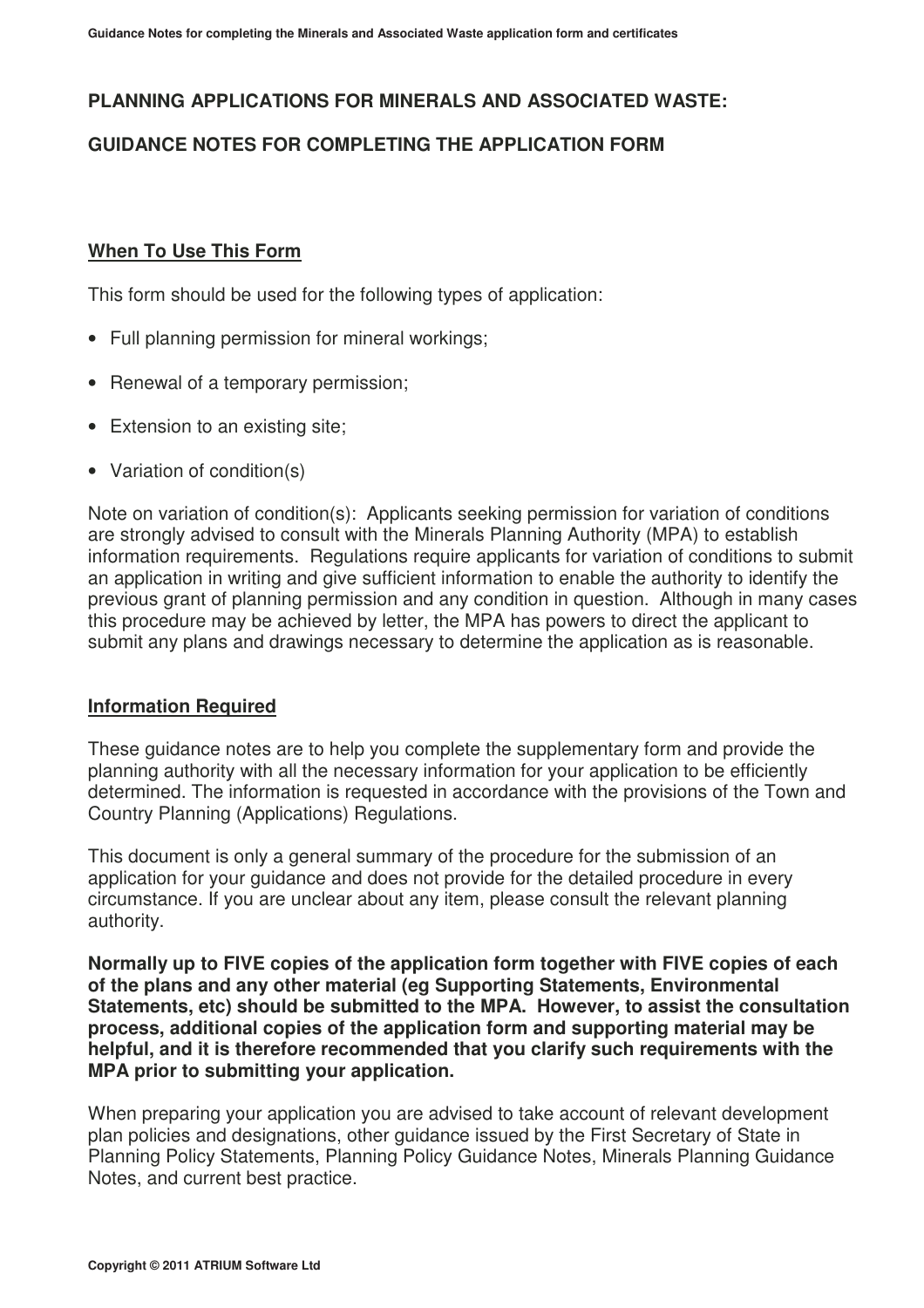### **Supporting Statements Or Other Information**

The supplementary form is designed to give brief details of the proposed developments. In all cases it will be necessary to provide the planning authority with additional information concerning your application. This will normally take the form of a supporting statement. A series of Supplementary Information checklists have been provided with the application form to remind applicants of the range of information required by the authority to assist them in making their decision. In the case of a supporting statement this should follow the order of the checklists. All additional information should be referenced to the checklists.

#### **Environmental Assessments**

If your proposal is likely to have significant effects on the environment it will almost certainly need to be the subject of an assessment of those effects under the Town and Country Planning (Environmental Impact Assessment) Regulations 1999.

Whether or not an environmental statement should form part of your application will be a matter which will be decided by the Minerals Planning Authority (although you may apply to the Department for Communities and Local Government for direction if you disagree with the decision). As environmental assessments usually take many months to prepare, you are strongly advised to establish at any early stage, in pre-application discussions with planning officers, whether an environmental statement will be required to be submitted with your application.

**Before making an application, or if you are in doubt about whether your proposal requires planning permission, you are strongly advised to make an appointment to discuss your proposal with an officer of the Minerals Planning Authority (MPA).** 

**If the MPA considers that there is insufficient information to determine your application, it may ask for more. It is therefore in your own interest to provide information as comprehensively as possible.** 

#### **Guidance Notes Question By Question**

#### **Q. 1 Applicant**

 You must enter the applicant's name, full postal address (including postcode) and a daytime telephone number.

#### **Q. 2 Agent**

 If the application is being submitted by an agent (i.e. someone who is acting on the applicant's behalf) please enter the name and full postal address, together with a daytime telephone number. If this box is completed all correspondence, including the Notice of Decision, will be sent to the agent.

#### **Q. 3 Description of Proposed Development**

 Please enter a description of the proposed development you are applying for. The description of the development will be used in correspondence, reports and the decision letter.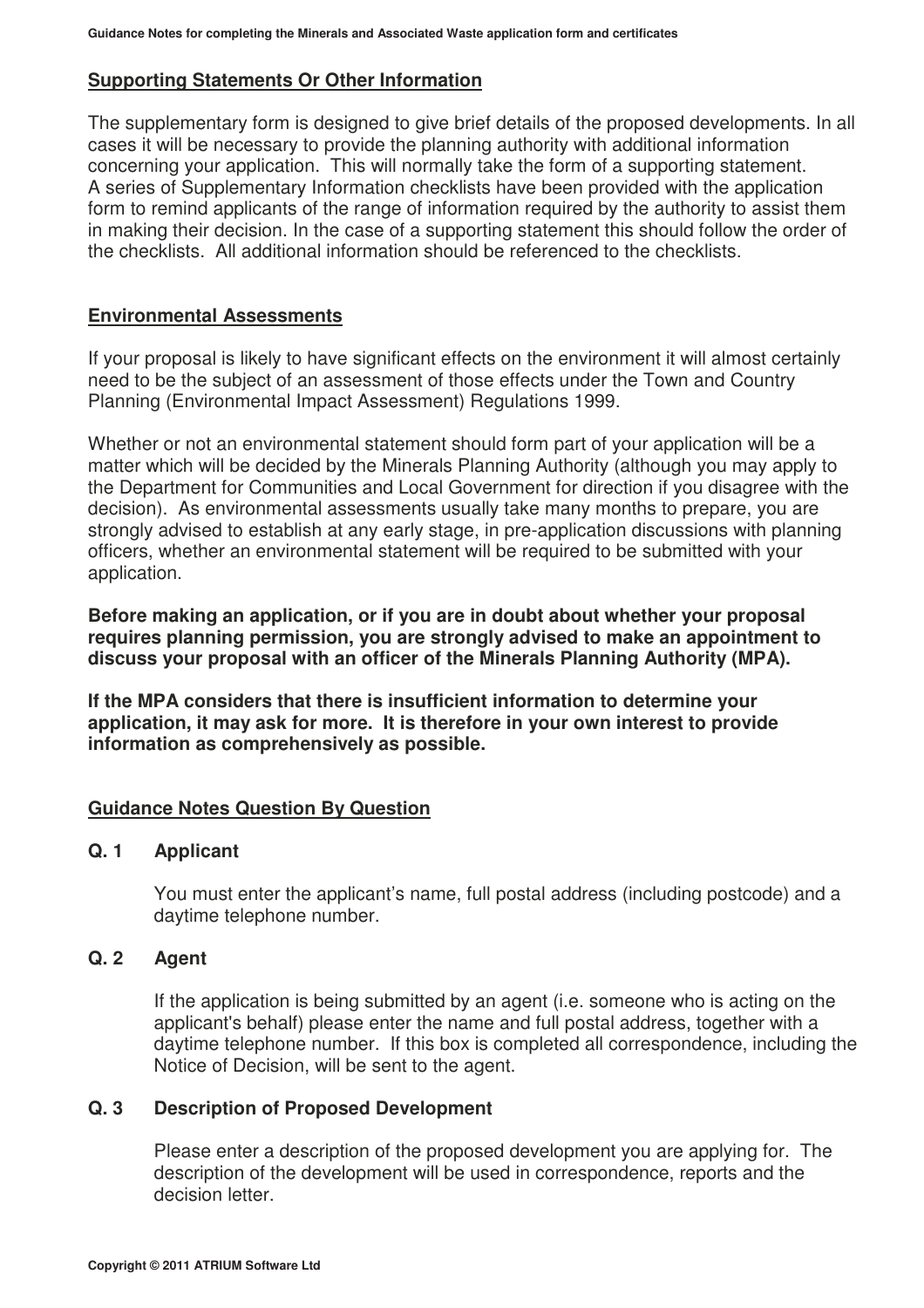#### **Q. 4 Site Address**

 Please enter the address of the application site. If the application relates to open ground describe its location as clearly as possible and include an Ordnance Survey Grid Reference.

#### **Q. 5 Application Site**

 To be completed for all applications. Please note that the receipt of planning permission does not give a right to extinguish or direct a public right of way e.g. public footpath, bridleway or road. If your scheme affects a public right of way in this manner you will require specific authority. Further advice on this matter is available from the MPA or highway authority

#### **Q. 6 Site Ownership**

 Please indicate all surface landowners and mineral owners (if different) on the site. If insufficient space is provided to indicate all surface (and mineral) owners, then please attach a separate sheet, ensuring this is brought to the attention of the MPA.

#### **Q.7 Type of Application**

- i) To be completed for all applications
- ii) On occasion you may wish to consolidate existing permissions already on the site and associated development. If so, then please indicate in the space provided:
	- whether you or anyone else with an interest in the land is willing to consolidate or update existing permissions; and
	- the date and reference numbers of the permissions to be consolidated.

#### **Q.8 Mineral Extraction**

 To be completed for all applications that involves the winning and/or working or minerals.

#### **Q. 9 Plans, Drawings and Supporting Information**

 In most cases applications involving mineral extraction or associated waste disposal will require the following plans, sections and drawings. All plans should preferably be on an Ordnance Survey base, clearly titled, and given a unique reference number. The following plans must be provided to the authority.

#### **Location Plan(s)**

This should be normally at a scale of 1:50,000 where appropriate but not larger than 1:10,000.

#### **Site Plan(s)**

This should normally be at a scale of 1:2,500 (although larger scale plans may be appropriate in some cases) and show the following information: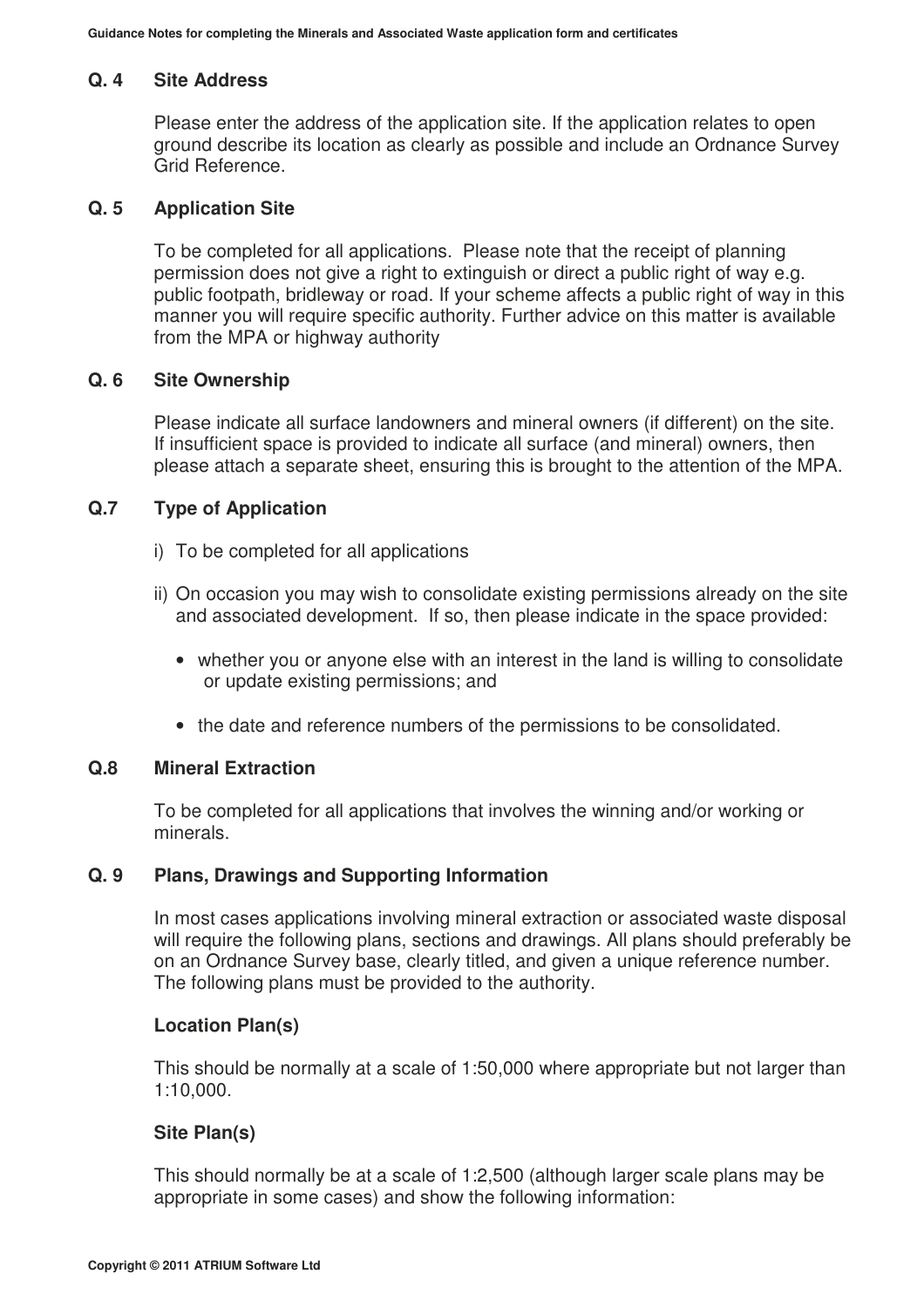- the land, to which the application relates, edged red. Please note that the access route between the site and the public highway, any landscaping works, amenity bunds etc should be included within the red line;
- any other adjoining land under the applicant's control, edged in blue;
- any land within or adjoining the site which has been used for mineral working or associated development, including the position of working/tipping faces, areas restored etc and any planning permission references;
- the position of any existing buildings, underground services, overhead lines, roads, public rights of way on, or adjacent to the site;
- existing contours at appropriate levels within and normally for a distance of at least 250 metres outside the site to illustrate the relationship of the site to the surrounding topography. For oil and gas, greater distances of at least 500 m outside the site are necessary;
- the position of any existing watercourse, culverts, drainage ditches or ponds within or bounding the site showing, where appropriate, the direction of flow; and
- the positions of trial pits and boreholes.

Note: aerial photographs of the site and its surroundings would be helpful but are not essential.

## **Working Plan(s)**

These should be at the same scale as the site plan and include the following information:

- any areas of land to be excavated shown edged orange and any areas to be filled shown diagonally hatched. Such boundaries should allow a sufficient safety margin to protect rights of way, railway lines, watercourses, services, buildings, trees etc which are to remain undisturbed;
- proposals for the storage of topsoil, subsoil and overburden (other than screening bunds);
- proposals for screening and landscaping the operations, including details of screening bunds (if temporary, include date of removal) and advance tree planting (include type, size, spacing and maintenance);
- the location of processing and other plant, stockpiles, buildings, offices, weighbridges, wheel cleaners, etc (note: the maximum height of stockpiles should be indicated and detailed on drawings for plant and buildings - see below);
- details of fencing and other security arrangements;
- the method, direction and phasing of working, extraction and filling, if relevant (Note: the estimated duration of each phase should be given);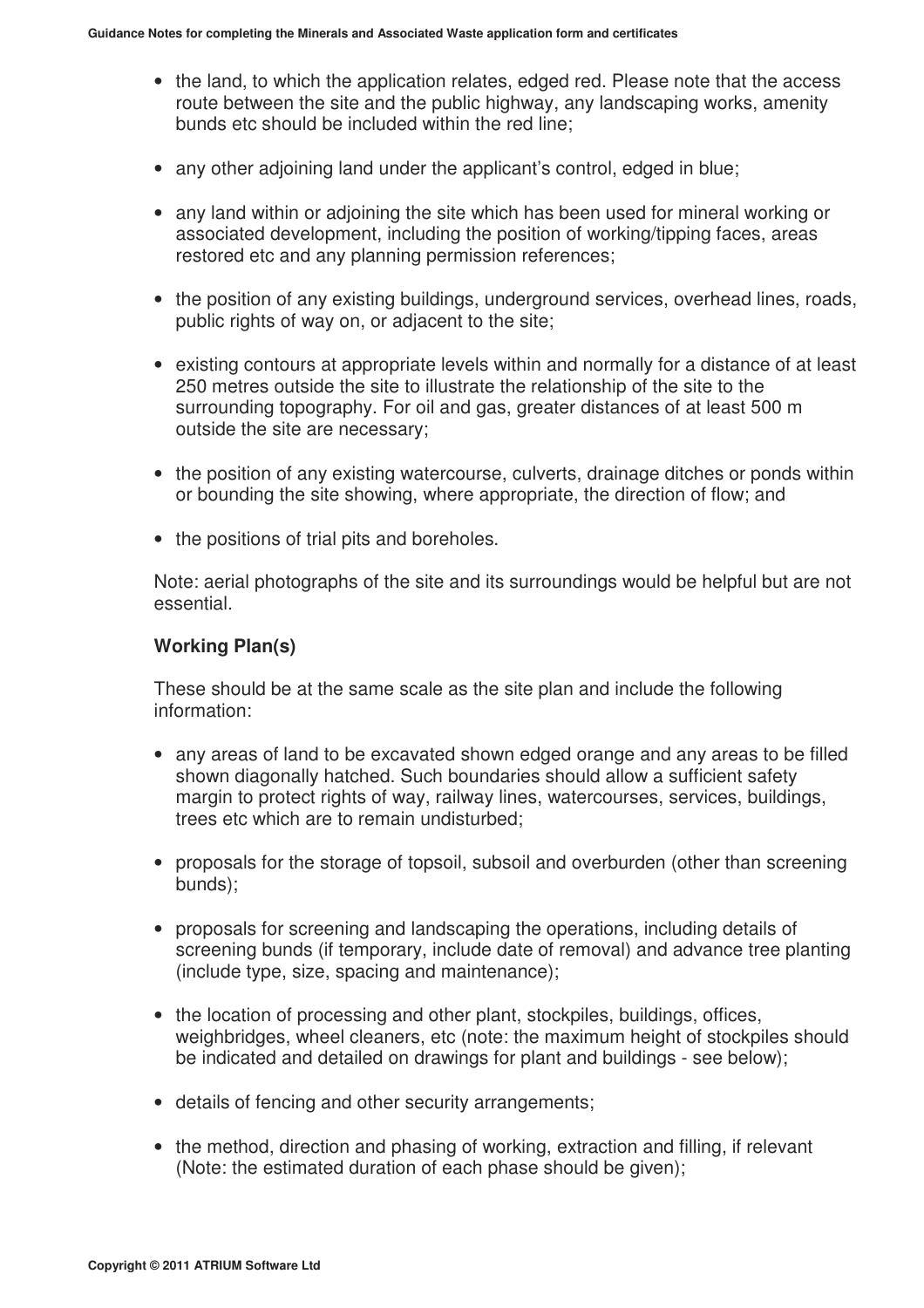- the position of any diverted watercourses, lagoons, leachate collection systems, sources of water supply, means of drainage and the position of any water discharges going to existing watercourses;
- full details of the vehicular access route from the site to the public highway. The detailed design of the access junction with the public highway should be submitted on a separate plan at a scale of 1:100 or a similar appropriate scale, and show the width of the road, it's means of construction, the turning radii and sight lines;
- details of proposed measures to divert, remove or avoid overhead lines and other services, or stop off, remove or divert public rights of way including footpaths and bridleways;
- for underground mining proposals the position of all mine entries (including ventilation shafts etc), areas likely to be subject to subsidence and areas to be left unworked to provide support; and
- in addition, for oil and gas proposals, where relevant, the intended route of the survey, the location of boreholes and wells and the siting of processing and distribution facilities including screening, landscaping and design.

# **Restoration, Aftercare and Afteruse Plan(s)**

These should be at the same scale as the site plan and show how the site will be restored during and following the completion of operations. They should include the following information:

- the final contours of land (with typical gradients indicated). The contours should normally be extended for a distance of at least 250 metres outside the site to illustrate the relationship of the restored land to the surrounding topography;
- the replacement depths of soil and their sources;
- the position of any permanent water features, together with estimated depths of water and details of typical marginal treatment;
- proposals for the drainage of the land, if known, including the position of field drains, ditches, pumps and watercourses (including direction of flow) and permanent discharge points to surrounding watercourses;
- the position of existing trees, shrubs and hedges to be retained on site following the completion of operations and details of trees etc to be planted (include the expected rate of planting); and
- any other landscaping proposals and provision for public or other access.

## **Sections and Profiles**

These should be as follows:

• representative sections showing existing and final restoration surface levels with an indication of likely settlement. Where extraction of minerals is to take place, the maximum depth of the excavation and where applicable, the position of the water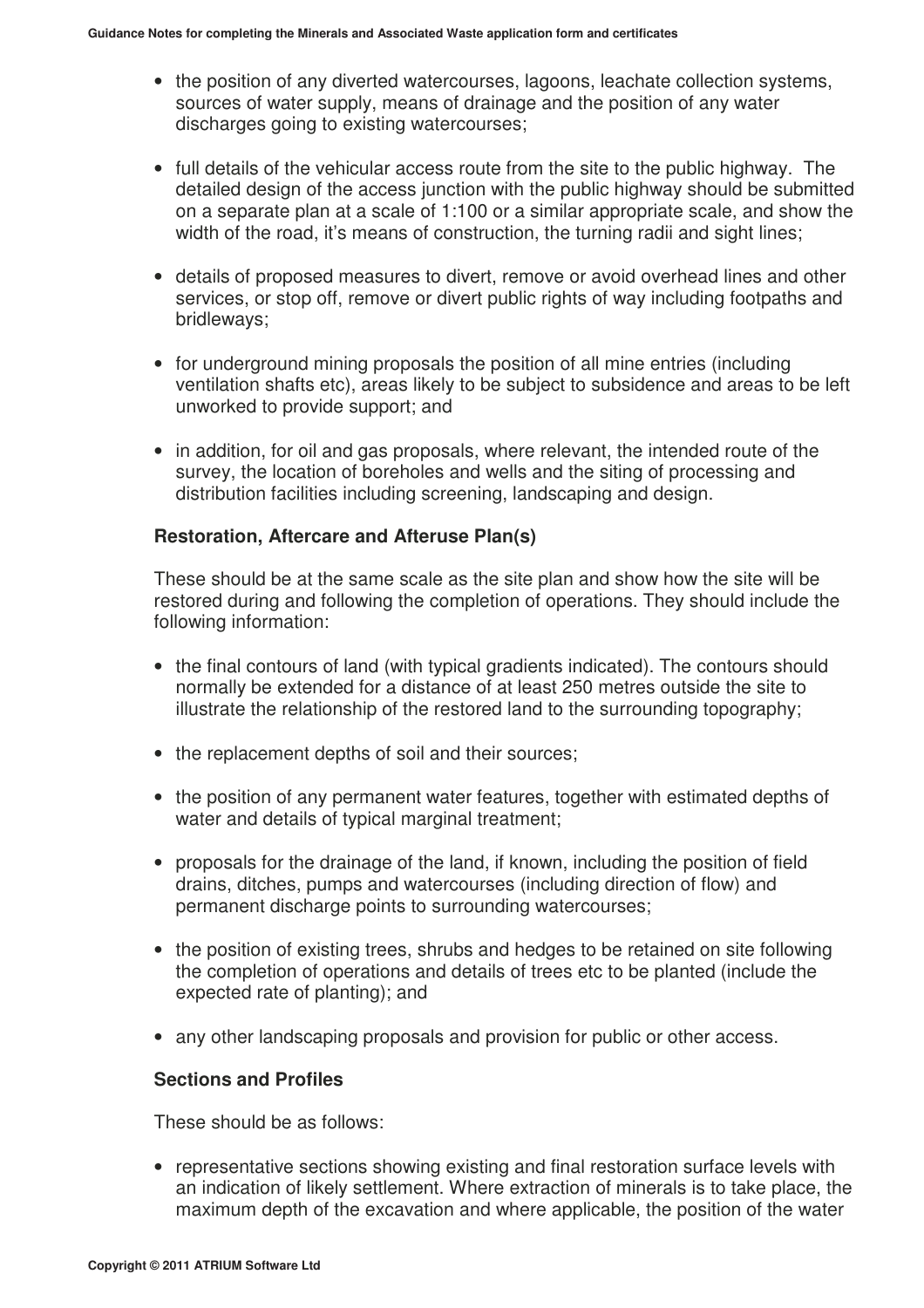table and quarry faces should be shown;

- for mineral working, representative sections and borehole diagrams should be submitted which differentiate between topsoil, subsoil and overburden and describe the characteristics and thickness of each;
- in the case of mineral extraction of the pit/borehole information should also include the thickness and characteristics of the mineral(s) to be extracted and any interbedded waste materials which need to be removed, the underlying geology and the position of the water table; and
- in the case of topsoil, subsoil, overburden and tips, the profiles and gradients of mounds should be shown.

### **Plans for Buildings, Plant and Structures**

Unless there are special factors preventing their submission, detailed plans of all fixed plant buildings and structures should be submitted at the same time as the remainder of the application. These plans should normally be at a scale of 1:500 and include ground plans, elevations and show the type and colour of external materials to be used. Weighbridges, fixed wheel cleaning equipment and the maximum extent of stockpiles should be included.

## **Environmental Statements**

Only a limited amount of space is provided in the application form.

- i) In cases where Environmental Statements are not mandatory (under 25 hectares), applicants may wish to provide an Environmental Statement to the MPA in support of their application, in order to provide details on the impact of the proposal.
- ii) Applicants should make clear whether they are willing to allow information to be inspected at a location other than the MPA offices. This may include their own offices. In addition, if documentation (such as the Environmental Statement supporting the application) can be purchased, then the price of purchase should be supplied.

## **Q. 10 Assessment of Flood Risk**

An up to date Flood Risk Assessment must be carried out and details of such must be submitted with your application. Please submit details of your proposals regarding site drainage, etc. A Flood Risk Assessment can be required in Flood Zone 1 if there are critical drainage problems (Circular 04/2006).

## **Q. 11 Biodiversity and Geological Conservation**

Please give details of any Protected and Priority Species that may be affected by your proposals; any Designated Sites, important habitats or other biodiversity features that may be affected by your proposal; and any geological features that may be affected by your proposals.

## **Q. 12 Voluntary Agreements / Planning Obligations**

Voluntary for all applications.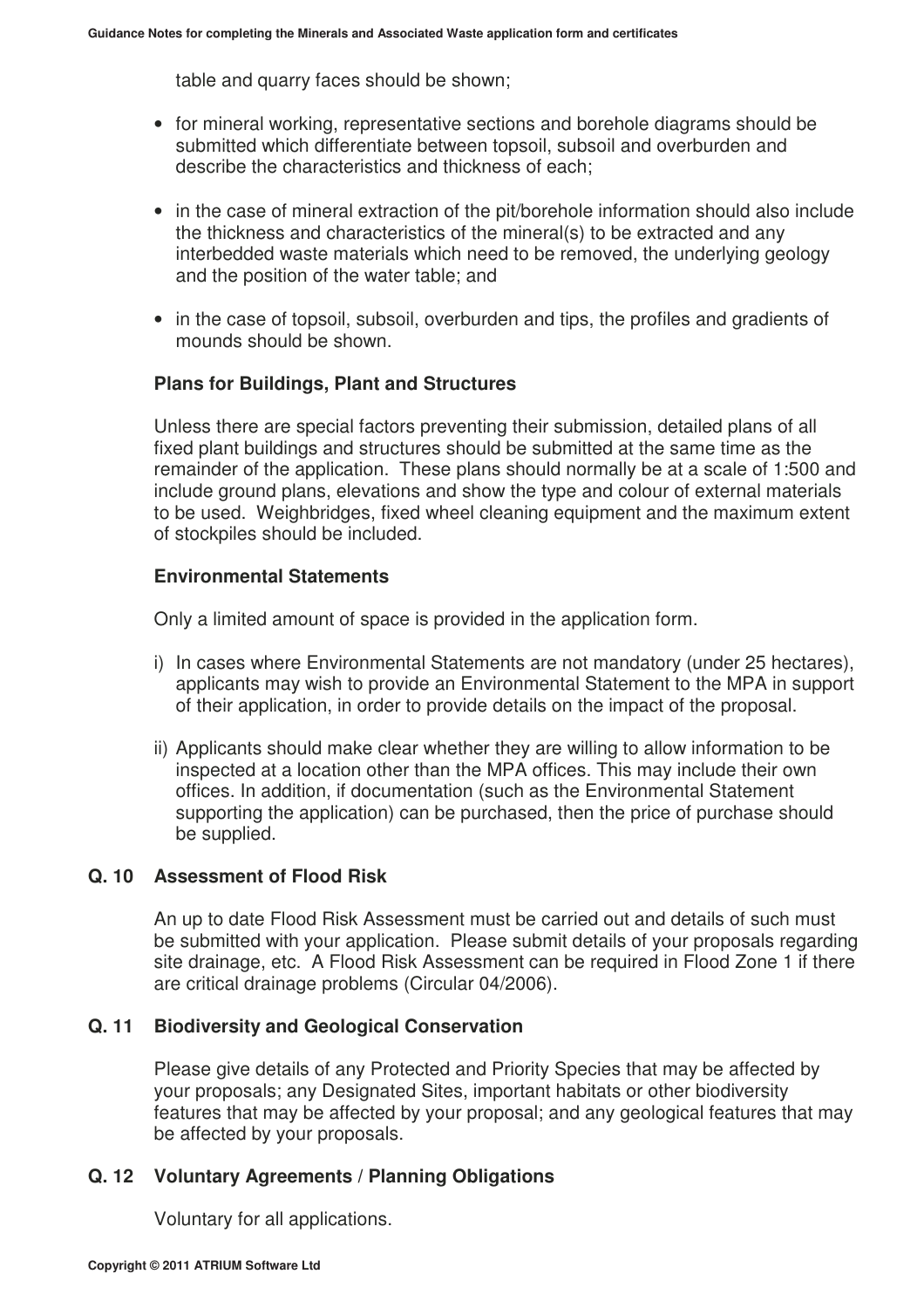# **OWNERSHIP CERTIFICATE and AGRICULTURAL HOLDING CERTIFICATE**

**Your planning application must be accompanied by ONE of the following four Ownership Certificates, and ONE of the following two Agricultural Holding Certificates.** 

**Ownership Certificate A**: Must be signed and dated if you own all of the land to which the application relates (the site outlined in red).

**Ownership Certificate B**: Must be completed, signed and dated if you do not own all of the land to which the application relates and you have notified all other owners of land that may be concerned. You must serve notice that you are making a planning application on the other owners of the land. The Certificate must clearly show their names and addresses and the date on which they were served notice (Notice may be served using "Notice Under Article available from the Planning Department).

**Ownership Certificate C**: Must be completed, signed and dated if you do not own all of the land, you have notified some of the other owners but have been unable to notify other owners of the land. You must specify those upon whom you are served notice and describe the steps undertaken to try to identify and notify the others. You must also publish a notice of the application in a local paper stating that the application has been made and certify that you have done this. (The form of notice, "Notice Under Article is available from the Planning Department.)

**Ownership Certificate D:** Must be completed, signed and dated if you do not own all of the land and you have been unable to identify or notify any of the other owners. You must specify the steps undertaken to try to identify and notify the other owners, publish a notice in the paper and certify that you have done this.

**In addition to the Certificate of Ownership, your application must also be accompanied by an Agricultural Holding Certificate.** 

**Agricultural Holding Certificate E**: Must be completed, signed and dated if none of the land constitutes an agricultural holding, or, if some or all of the land does constitute an agricultural holding, the applicant is the owner of that land.

**Agricultural Holding Certificate F**: Must be completed, signed and dated if some or all of the land constitutes an agricultural holding, and the applicant is not the sole owner/tenant of that land, in which case the applicant must list the tenants.

Please note: The most common Ownership Certificates required to accompany applications for planning permissions are A and B. If neither of these apply to your particular case, we recommend you contact your Minerals Planning Authority before submitting your application.

\_\_\_\_\_\_\_\_\_\_\_\_\_\_\_\_\_\_\_\_\_\_\_\_\_\_\_\_\_\_\_\_\_\_\_\_\_\_\_\_\_\_\_\_\_\_\_\_\_\_\_\_\_\_\_\_\_\_\_\_\_\_\_\_\_\_\_\_\_\_\_\_\_

Owner means a person having a freehold interest of tenancy the unexpired term of which is not less than seven years.

*Remember, your application will be invalid unless accompanied by the appropriate certificates, and it is an offence to issue a certificate which is false or misleading in a material particular.* 

\_\_\_\_\_\_\_\_\_\_\_\_\_\_\_\_\_\_\_\_\_\_\_\_\_\_\_\_\_\_\_\_\_\_\_\_\_\_\_\_\_\_\_\_\_\_\_\_\_\_\_\_\_\_\_\_\_\_\_\_\_\_\_\_\_\_\_\_\_\_\_\_\_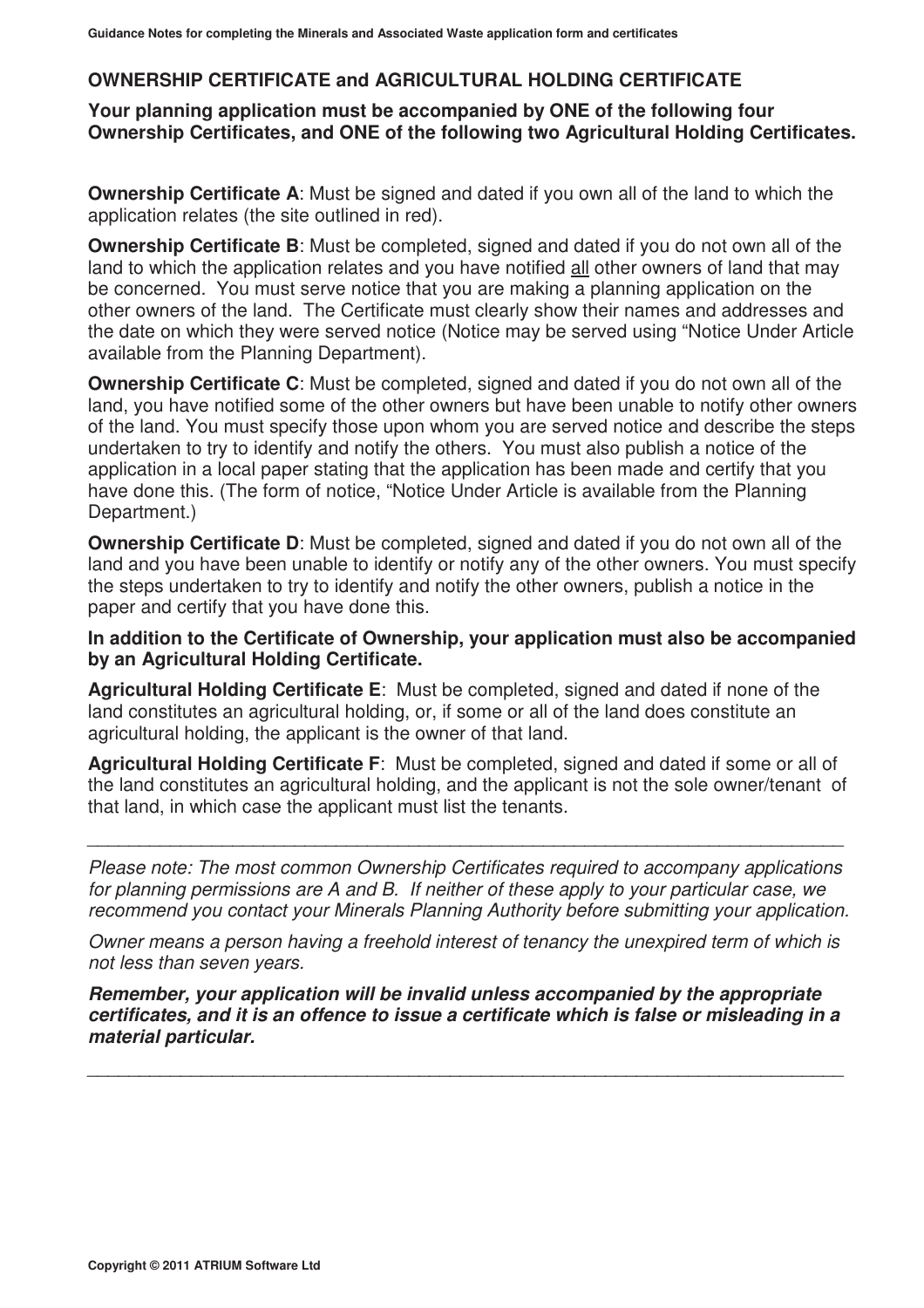# **MINERAL AND LANDFILL APPLICATION SUPPLEMENTARY INFORMATION**

In addition to the application form a series of Supplementary Information checklists are provided to be filled in by the applicant. The checklists are to remind applicants of the broad areas of information which should be submitted to the Minerals Planning Authority (MPA) in support of their proposal at the same time as their application.

Before completing these checklists, applicants are advised to read the accompanying guidance notes below each checklist. The checklists have a space provided where the applicant can cross-reference material to the information submitted with the application (preferably name of document and section or page number). A clear indication should be given to the MPA as to where information can be found.

If, for some reason, information cannot be provided in whole in accordance with the guidance notes, then a clear indication should be given as to why this is the case in the supporting information, and cross-referenced accordingly. A note of this should also be made on the checklist in the space provided.

## **Which Supplementary Information Checklists to Complete?**

All applicants must provide information relating to Supplementary Information checklist G (Ancillary Operations, Associated Development and Transport), checklist H (Environmental Effects of Development); and checklist I (Restoration, Aftercare and After use).

Applicants should also normally provide information in relation to other checklists, as summarised below:

| <b>NATURE OF DEVELOPMENT</b>                                                            | <b>SUPPLEMENTARY INFORMATION</b> |
|-----------------------------------------------------------------------------------------|----------------------------------|
| Mineral Extraction (all relevant applications<br>other than oil or gas)                 | Supplementary Information A      |
| Mineral Processing (all relevant applications<br>other than oil or gas)                 | Supplementary Information B      |
| Underground Mining (as relevant)                                                        | Supplementary Information C      |
| Proposals involving major surface disposal of<br>Mine and Quarry Wastes (as relevant)   | Supplementary Information D      |
| Mineral Exploration (all relevant applications<br>other than oil or gas)                | Supplementary Information E      |
| Oil and Gas Development (as relevant)                                                   | Supplementary Information F      |
| <b>Ancillary Operations, Associated Development</b><br>and Transport (all applications) | Supplementary Information G      |
| Environmental Effects (all applications)                                                | Supplementary Information H      |
| Restoration, Aftercare and Afteruse (all<br>applications)                               | Supplementary Information I      |
| Benefits of the Development (optional)                                                  | Supplementary Information J      |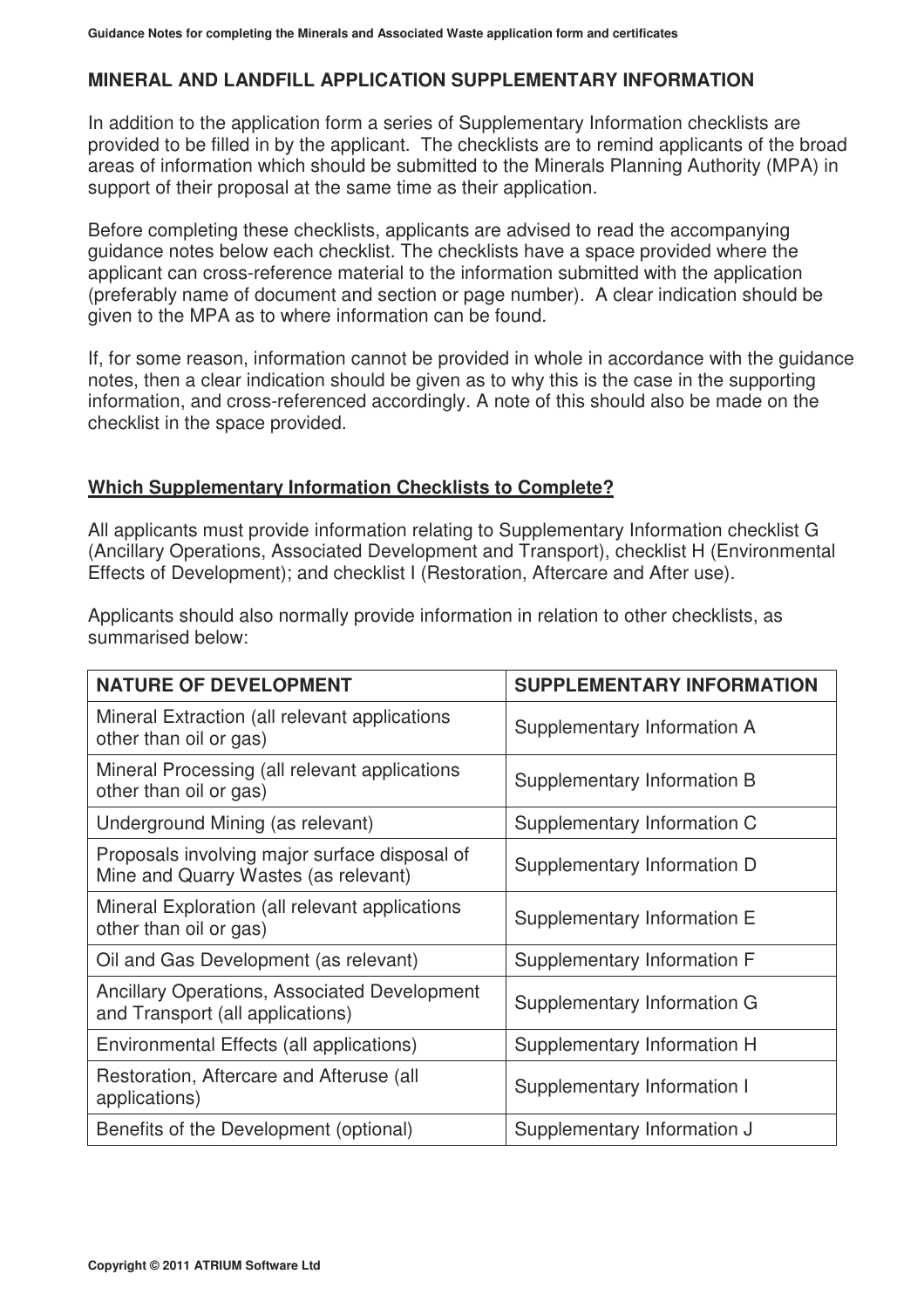## **Guidance Notes on Supplementary Information**

## **Supplementary Information A - Mineral Extraction**

i) Details should be provided for methods of extraction which should be illustrated on the sectional drawings and cross referenced to the Working Plan.

 Information should also be provided relating to the proposed duration of extraction and should include details of proposed start and end dates and phasing.

 Details should be given to the total amount of minerals to be extracted (tonnes) and of this, the likely total quantity of which will be saleable. Where known, the end use of the material. Where more than one mineral type is involved information should be provided in respect of each mineral type

ii) Indication should be given of the agricultural grade of the land being affected either by extraction or by material waste deposition (Grades 1 to 5) and should be accompanied by a clear indication of how the agricultural grade of the soil has been determined (e.g. using Agricultural Land Classification Maps or other surveys).

 Information should also include the approximate thickness and estimated total volumes of the topsoil and subsoil existing on the site (average and ranges), as well as the approximate average thickness and total volumes and nature of any overburden which must be removed, (see Checklist D)

 Applications should also indicate provisions to be made for the temporary or permanent separate storage of each type of soil Information should relate to the location and design of all soil and overburden storage mounds.

- iii) & iv) Minerals can only be worked where they are found, therefore if the proposal involve minerals with special characteristics or properties or is needed to fulfil a specific commercial or market need, applicants should provide details so that this factor may be taken into consideration. If this type of information is submitted, applicants should also provide details of the procedures undertaken to assess the quality and quantity of the material (including the location of boreholes, trenches, etc.)
- vi) The applicant should give clear and detailed information relating to the proposed scheme of working. This should include phasing. Detailed drawing showing work at each stage will need to be submitted for this purpose. Include details of the maximum depth of surface workings and relationship to the water table and whether dewatering or pumping will occur. Where possible, a progressive scheme of working should be prepared which minimises the amount of land taken out of agriculture or other use at any one time and which facilitates the early restoration of the site.

Details of wastes arising from main extraction operations including the nature of wastes and estimated total quantity produced (excluding overburden) should be provided, including the proportion of wastes to be retained on site. Methods of disposal of wastes not retained on the site should also be given. If significant quantities of wastes are to be tipped separately, please also complete Checklist I.

#### **Applicants should also refer to GUIDANCE NOTES FOR COMPLETING THE APPLICATION FORM, together with the Local Validation Checklist for Mineral Extraction prepared by the MPA.**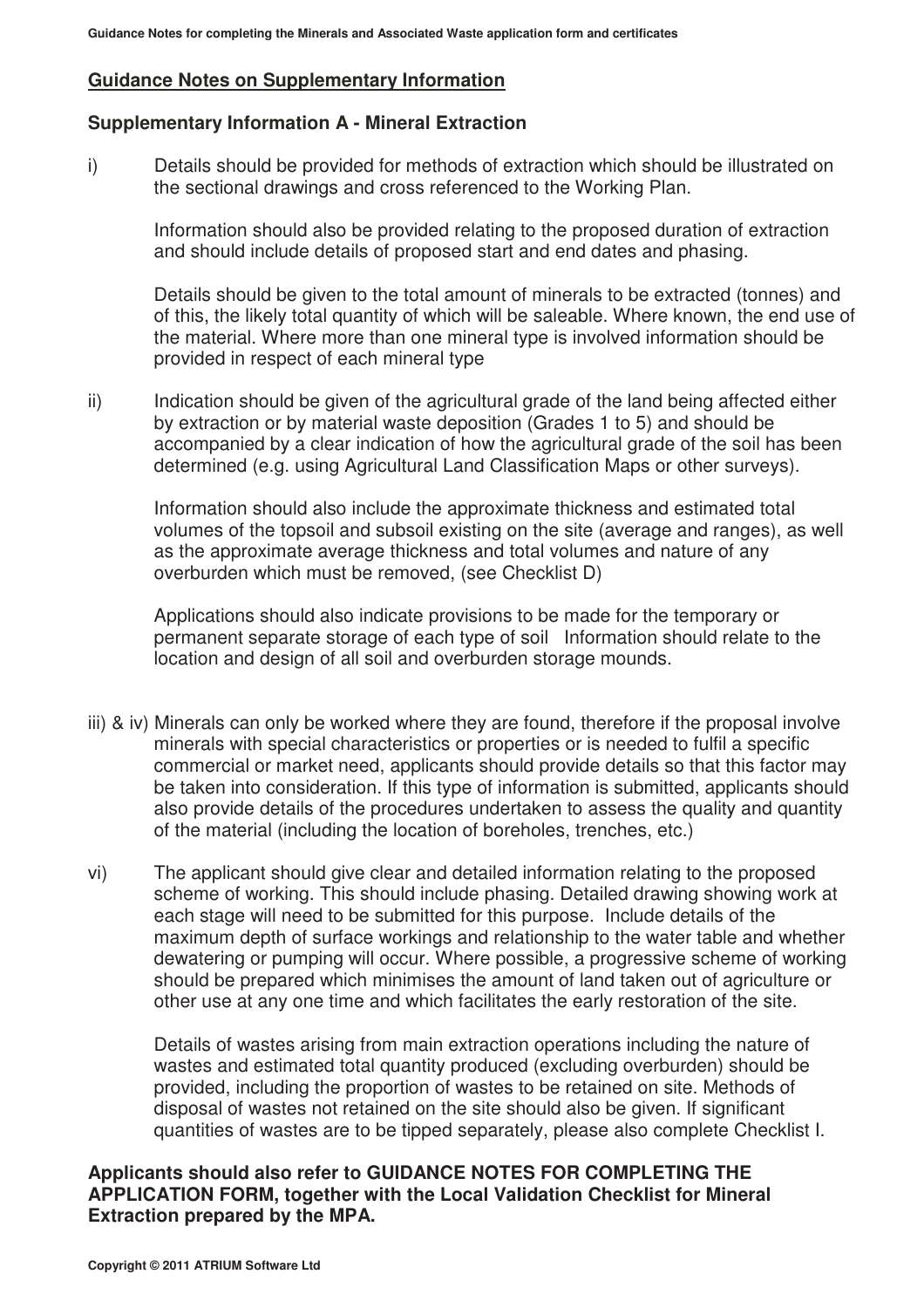# **Supplementary Information B - Mineral Processing**

i) Information should be supplied which indicates the quantity of raw mineral to be processed on the site itself (maximum tonnes per annum), and the nature and annual maximum amounts of any other material(s) proposed to be brought onto the site for processing or storage. Details of other materials to be brought onto site as inputs to the processing operations should be given.

 In addition, the applicant should submit information relating to the nature and form of the products, once processed. Information should also relate to the maximum tonnes per annum produced on site of the processed product(s).

- ii) Information relating to the normal average and maximum working capacity of the processing plant should be provided and expressed in terms of maximum tonnes per hour.
- iii) A description of the nature and quantities of waste resulting from processing procedures should be provided including the volume of waste products, and the proposed methods of disposal.
- iv) Details should be given of any off-site processing plants, their location and the percentage of material extracted, which is processed off the site. Information should be supplied relating to the method of transporting material from the extraction area to the processing or disposal area. , including the nature of vehicles (e.g. tankers), and the range of times when such frequency may take place.
- vi) Where traffic arising from the processing proposals would be additional to existing traffic from a site a Transport assessment may be required. Circumstances when such Assessments will be required may be identified by MPA's either in a local validation Checklist or through pre-application discussions.

 Details should be provided of the processing facility layout and components, i.e. the location of plant, buildings, and ancillary structures, e.g. weighbridge, wheel cleaning, sheeting bays, the vehicle circulation arrangements, details of proposed diversion routes of infrastructure, and location of site drainage and discharge arrangements.

 It would be appropriate to include details of additional planting or site screening to ensure that the appearance or visual impact of of the existing quarry or facility is not compromised by a new processing facility. These should be shown on the submitted drawings.

**Applicants should also refer to GUIDANCE NOTES FOR COMPLETING THE APPLICATION FORM, together with the Local Validation Checklist for Mineral Processing prepared by the MPA.**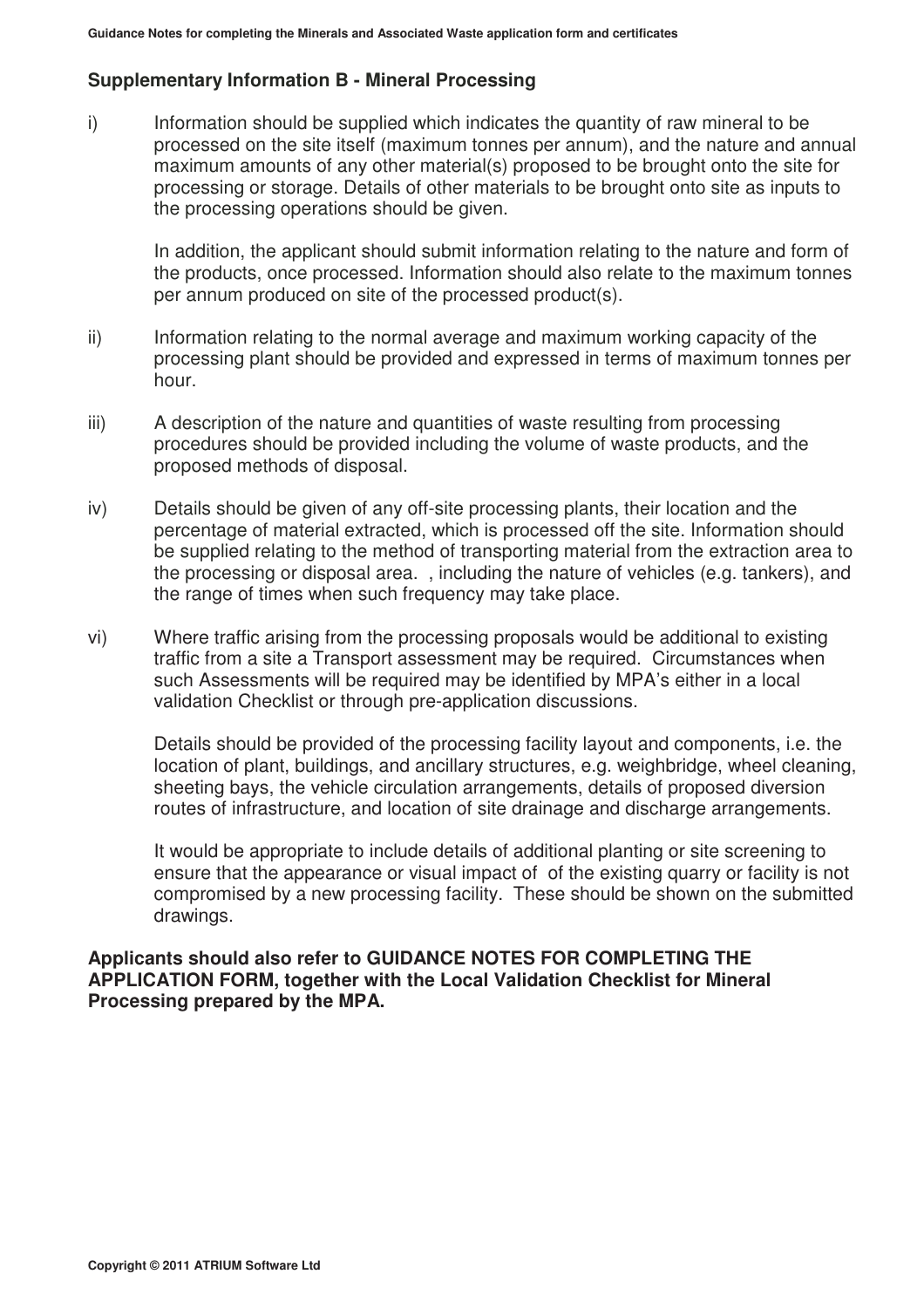# **Supplementary Information C - Underground Mining (as relevant)**

**Much of the information requirements for this type of application can be accommodated under the main form and checklists. The focus of this additional section is therefore to cover issues not covered in the rest of the form including methods of working and associated development, eg ventilation shafts that are on sites not linked to the main pithead or processing plan area.** 

Applicants should indicate the following additional information in relation to working arrangements:

- i) This should include minimum and maximum depth(s) of extraction around the site. Drawings should be submitted showing depth and location.
- ii) If more than one seam is to be worked then details should be given on their number or levels where they are found.
- iii) Applicants should also provide a description of the method of mining used, e.g. longwall, pillar room or solution; whether it's likely to cause effect on subsidence at the surface.
- iv) Applicants should also provide details of wastes to be brought to the surface. This should include type of waste, what proportion is inert and methods for bringing waste to the surface.
- v) Applicants should provide details of any investigations undertaken into anticipated subsidence, including extent over time and likely areas to be affected.
- vi) Applicants should also provide details of mitigation measures to prevent or reduce the occurrence of subsidence. A description should be given on methods used, and an indication of when mitigation measures will be in place.
- vii) Applicants should submit details including plans and sections of surface developments such as ventilation shafts etc where they occur.
- viii) In addition to supplementary information I, applicants should seek to supply information on the treatment of mine openings on the cessation of operations. Treatment works may involve covering, capping plugging and filling, or gating or grilling of openings, together with the erection of boundary fences or walls around mine entries, or around land which is at risk of subsidence from underground workings.
- ix) Information should indicate all phasing of work for the site, drainage, proposed hours of operation, anticipated employment at the site, travel plan and details of access.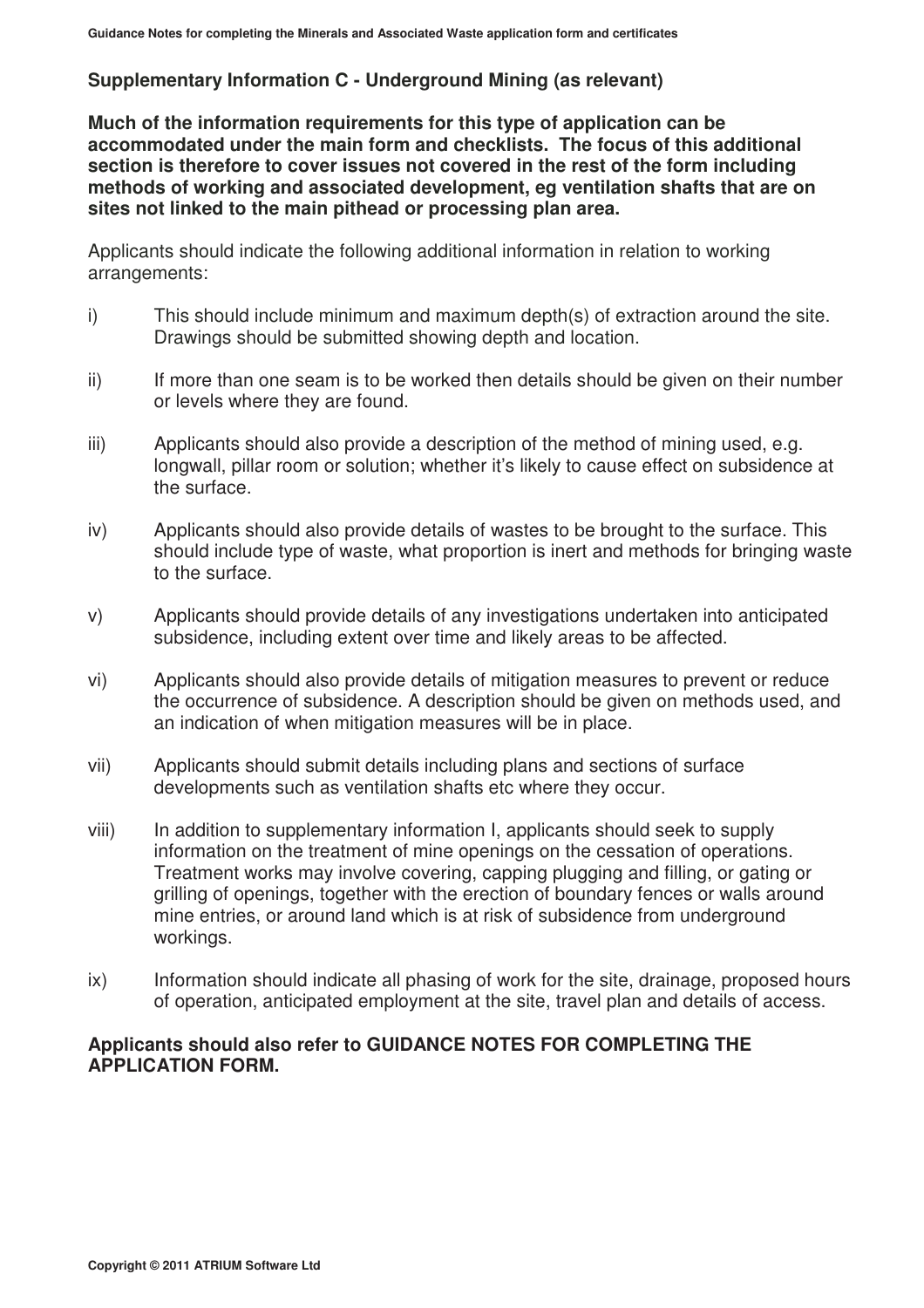# **Supplementary Information D - Proposals involving major surface disposal of Quarry and Mining Wastes (as relevant)**

This section should be completed for applications that include tips of quarry and mining wastes. This is likely to include applications for:

- Deep mined coal;
- China clay;
- Hard rock proposals involving significant volumes of waste (some limestone, igneous rock and sandstone quarries);
- Slate; and
- Vein minerals (including tin, copper, lead, zinc, haematite, iron ore, barites, calcspar and fluorspar).

**The MPA may require a full and separate waste management scheme to be submitted, making full provision for the manner in which the waste is to be deposited, the preliminary stripping and storage of topsoil and the restoration and aftercare of a site. Applicants are advised to discuss this requirement with the MPA. In all cases, however, the MPA will need to establish that proposals are soundly based and capable of reclamation within a reasonable timescale of work ceasing.** 

In submitting applications involving this type of development, applicants will normally need to ensure that the following information is provided with the application in the form of supporting statements together with associated supporting plans, sections and drawings:

- i) Total land requirements in area (ha) and location of temporary or permanent waste sites;
- ii) Details of tips indicating whether tips are temporary or permanent in nature, and whether removal of material is proposed at dates subsequent to the initial tipping. If relevant for proposals involving tailing lagoons, details should also be provided showing the final restoration and how it is designed to permit early restoration to take place
- iii) Proposals for methods of stripping and when this is likely to occur should be given as well as details of measures taken to reduce soil damage
- iv) Details of the method of construction and the gradients and contours of tips should be given including maximum height. This information may best be illustrated in supporting plans, sections and drawings
- v) Applicants should also provide details of the physical and chemical properties of the likely wastes. This should be interpreted in terms of their effects on subsequent vegetation as well as provision for treatment of the wastes including control and disposal of drainage and run-off.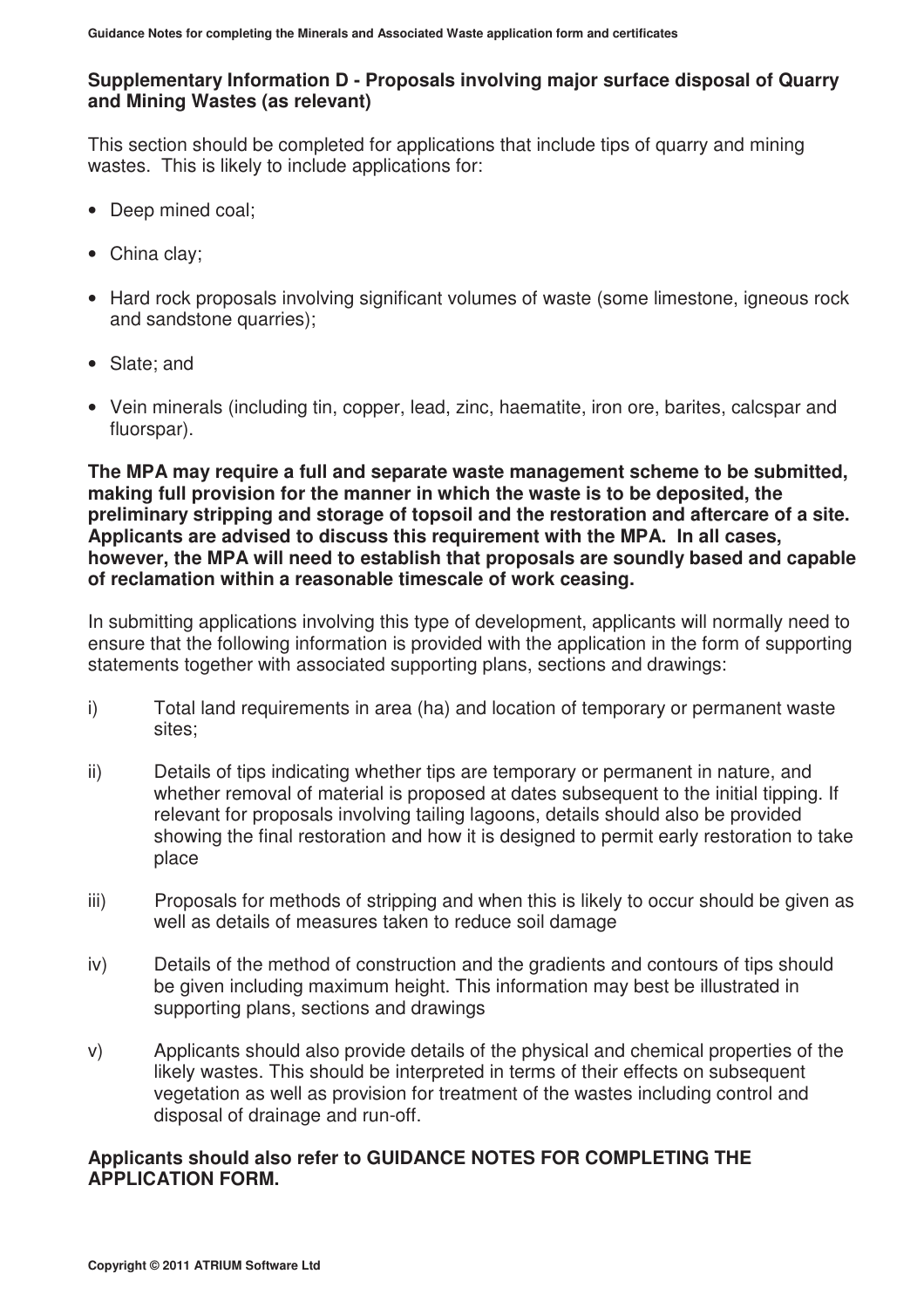## **Supplementary Information E - Mineral Exploration**

This section should be completed for proposals involving mineral exploration (excluding oil and gas) and requiring planning permission.

Certain small scale and temporary prospecting operations undertaken for the purpose of exploiting minerals are permitted by the General Permit Development Order subject to certain limitations and conditions. Where there is uncertainty about permitted development rights, applicants are advised to discuss their proposal with the MPA.

In all other cases you should apply for planning permission and submit the following information with your application.

- i) In most cases the minerals type will be known and should be stated. Where the minerals being sought are not known, applicants should state the purpose of operations being undertaken. Details submitted should also include an indication of the site area (ha) to be explored.
- ii) Methods of exploration should include the expected number and depth of borehole(s) or other excavations; the method and results of any seismic surveys (if relevant), the type of equipment used during exploration; and an estimation of the duration of operations, where relevant.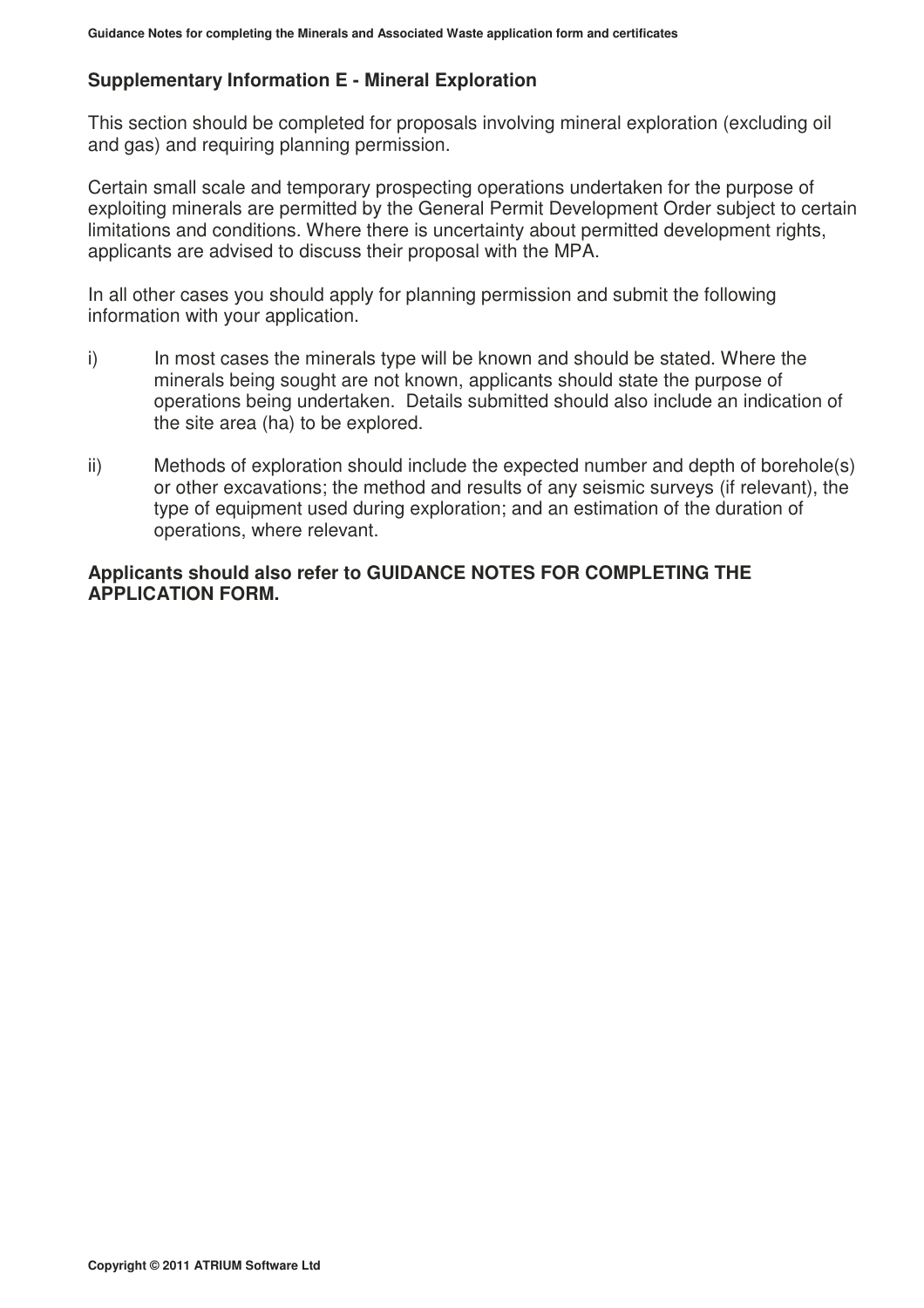## **Checklist F – Oil and Gas Development**

It is recognised that oil and gas developments are also regulated by the system of specific licences awarded to oil companies through the Secretary of State, which are subject to a number of safeguards, particularly relating to pollution and details of drilling operations. Nevertheless, in planning terms these types of development involve sensitive and complex issues of local concern that need to be considered by the MPA.

Applicants are therefore strongly advised to discuss proposals with the MPA prior to submitting this type of application.

In many cases applications for oil and gas development require environmental impact assessment and an environmental statement is required to be submitted with such applications.

Separate applications should be made for each of the **Exploration, Appraisal and Production** stages of oil and/or gas development. Guidance on the range and type of information required is given below.

#### **1) Exploration**

- i) Applicants should provide a scale plan showing the area of exploration.
- ii) The applicant should give details of the methods to be used for oil/gas exploration.

It should be noted that it is accepted that seismic investigation generally involves very limited environmental effects, and in many cases this type of development – particularly involving vibroseis techniques – may be regarded as de minimis (i.e. not requiring planning permission). Good practice requires that applicants notify the MPA as well as district, parish and highway authorities of the proposals. Operators may also need to inform other statutory bodies such as water companies and the Police in certain circumstances. Operators should provide information on the proposed seismic method, routes and timings, together with a local contact for the contractor during operations.

- iii) If seismic methods are to be used which require the use of small sub-surface detonations ('blasting'), the applicant should provide information on the depth of charge, maximum instantaneous charge and the location of boreholes. Information should also be given relating to the proposed maximum and average number of blasts per day and likely ground vibrations at nearest affected properties.
- iv) Having established the possible extent of the reservoir the criteria used for selecting the number of, and sites for, exploration boreholes should be provided. The drilling of deep boreholes for exploration purposes requires an application to be made and restoration proposals prepared and submitted with the application. An application for borehole development should include information on the equipment to be used, the expected number and depth of boreholes, site design and access, measures for pollution prevention and the disposal methods for drilling wastes. The control of emissions, including noise, dust and exhaust fumes, will need to be addressed together with lighting of the rig during drilling operations.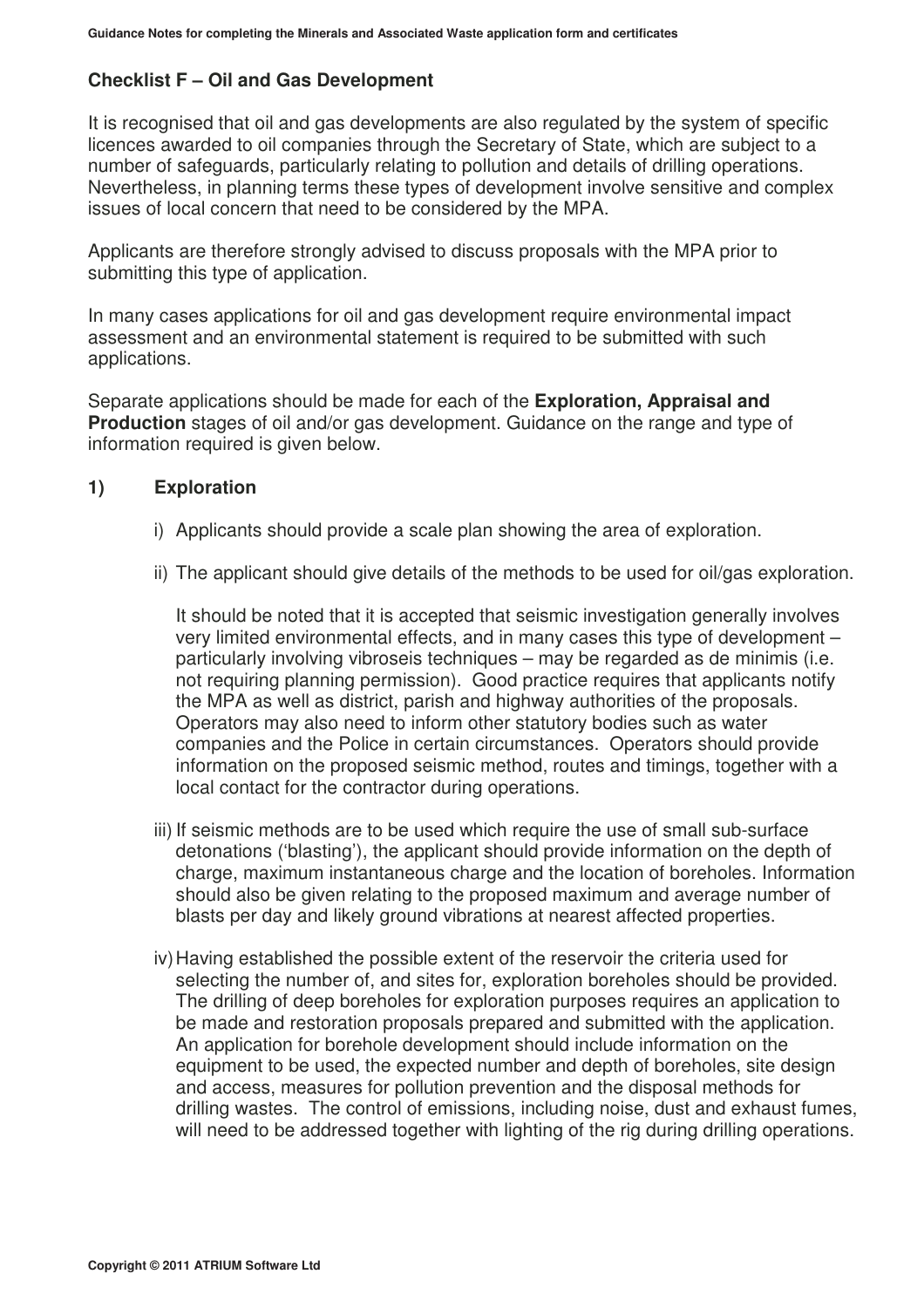v) In all cases, applicants should provide details of the duration of operations including anticipated start dates and likely completion dates.

Additional Information: should include details of any well testing that may prove to be necessary.

### **2) Appraisal**

Following seismic investigation and the drilling and testing of an exploration borehole(s), the operator may wish to further appraise the reservoir's production potential

Prior to submitting applications for appraisal drilling, the operator is encouraged to discuss the issues with the Mineral Planning Authority, discussions which, by their nature, the operator may wish to hold in confidence.

Any proposals to further appraise a structure should seek to minimise the number of additional well sites. In selecting any additional sites their potential for use as production facilities should be considered.

The detailed requirements for an appraisal application will be broadly similar to those needed for an exploration borehole.

### **3) Production**

The two stages leading to production can be viewed as temporary operations but the move to the production stage will result in more permanent development. Early discussions with the Mineral Planning Authority are considered essential.

The life of the field and production rates will be fundamental to any discussions, together with the means of export of the product.

Production could be on a variety of scales, from a few tens of barrels per day to many thousands and whilst fully detailed applications will be required, the amount of work required to produce a satisfactory submission will vary accordingly.

Pipelines, both in-field and for export, if required, will need to be the subject of detailed planning applications and/or submissions to the DTI.

## **4) Specific Effects of Proposals**

In all cases applicants should provide full details of measures designed to protect the environment. These should include:

- oil spill contingency plans and measures for the protection of surface and ground water;
- methods taken to prevent air pollution by gases;
- methods taken to prevent noise pollution;
- methods used to dispose of drilling wastes, any test oil and other wastes arising (including the anticipated location of disposal facilities);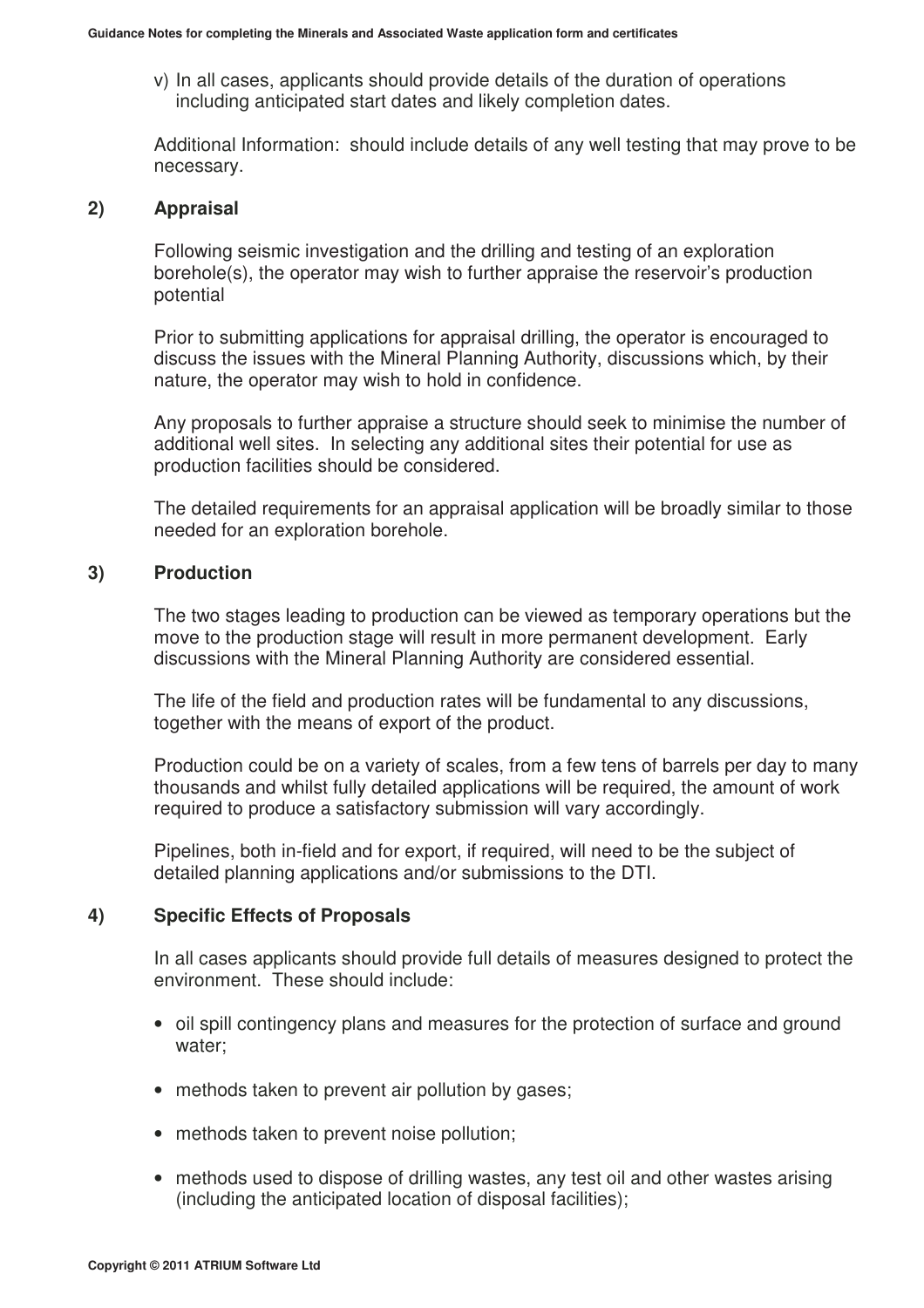- prevention of light pollution:
- prevention/mitigation of visual impacts; and
- prevention/mitigation of traffic impacts.

In all cases, applicants should provide details of the duration of operations including anticipated start dates and likely completion dates.

#### **5) Restoration and Aftercare**

Applicants should complete checklist I (**Restoration, Aftercare and Afteruse**), and should also take account of the following:

The restoration of sites following unsuccessful exploration drilling should present few difficulties and should normally be undertaken immediately or as soon as possible after drilling has ceased. In the case of appraisal and production sites, a comprehensive restoration and aftercare scheme should be submitted with this application.

For sites containing processing facilities, applicants should demonstrate that the design of plant allows its straightforward removal at the end of the permitted period. Applicants should note that the MPA may also require additional safeguards through planning obligations to ensure this removal takes place.

In all cases, applicants should provide details of the duration of operations including anticipated start dates and likely completion dates.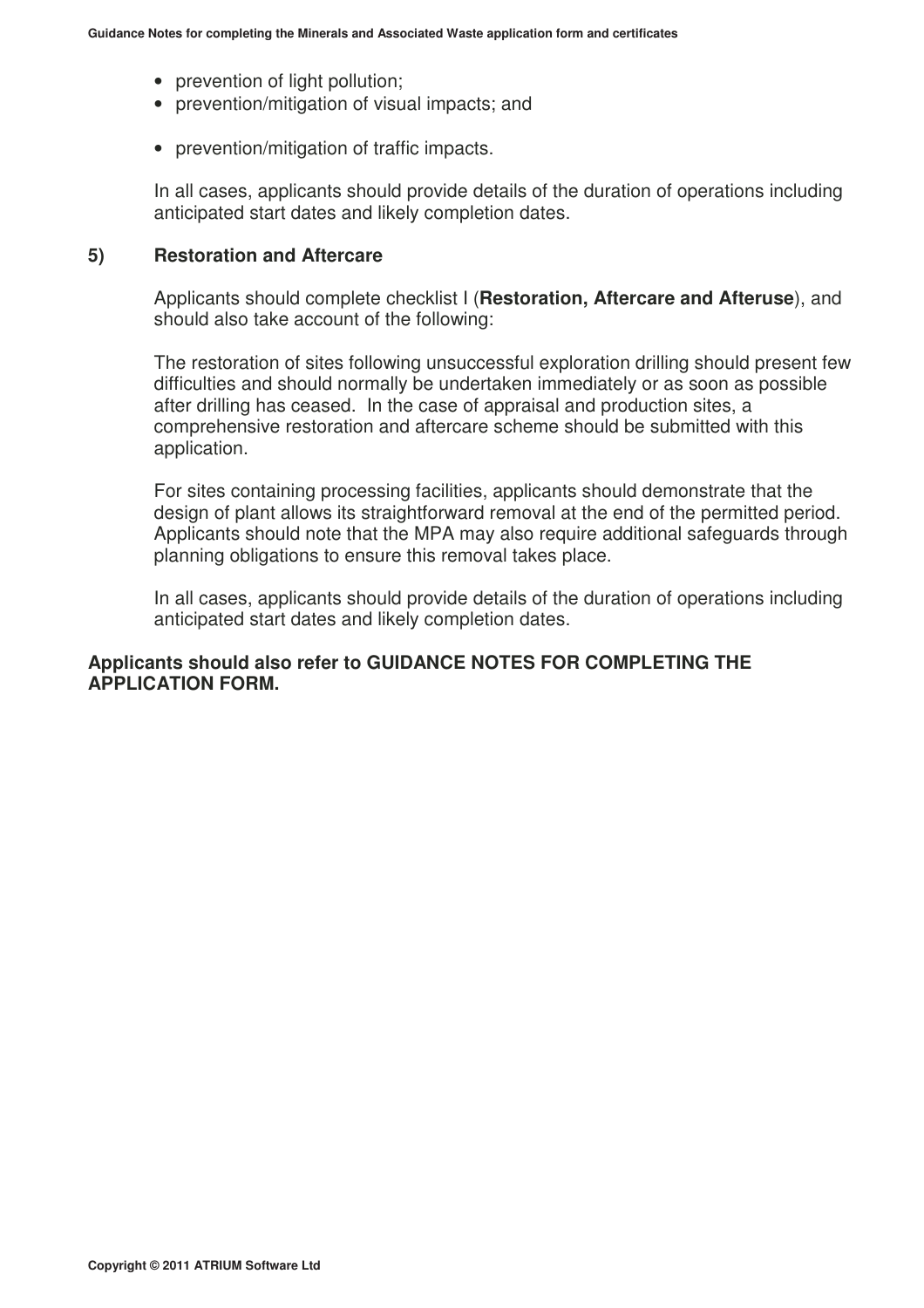# **Supplementary Information G – Ancillary Operations, Associated Development and Transport**

### **Ancillary operations refer to those buildings or structures that do not require planning permission under a General Permitted Development Order. Associated development goes beyond this and refers to buildings or structures that do require planning permission.**

Applications for the types of minerals development not included in the categories specified in Schedule 1(1) of the Town and County Planning Act 1990 as amended by Section 19 of the Planning and Compensation Act 1991 should be submitted on standard application form that can be obtained from the district in non-metropolitan counties or metropolitan district or London Boroughs, or the Peak and Lake District National Park Authorities.

Note: Schedule 1 includes building, plant or machinery that is proposed for the coating of roadstone or production of concrete products where the facility adjoins sites used for working of minerals or transport of minerals. It does not include freestanding, concreting or coating plants for which applications should be submitted on standard application forms obtainable from the district or borough. If in doubt, you are advised to consult the planning authority.

- i) Information should be provided relating the type, number, location, external appearance, and dimensions of buildings and plant and structures to be erected. Information should also be provided relating to whether or not the ancillary or associated operations would remain on site beyond the period of mineral winning or working.
- ii) Information should be provided on whether there is an existing means of access to the site. If there is, then details will need to be submitted relating to the width of the access and whether or not the existing access needs to be altered. If alteration is necessary, then details should be given of the proposed width of the altered access and the method of construction used to alter this access.

If there is no existing access to the site, then details of width and construction methods of the new access will need to be provided.

Where there is a need for highway improvements to be carried out as a consequence of your development, applicants will normally be required to undertake them at their own expense or reimburse the highway authority for the cost of undertaking such improvements.

iii) Information should be provided relating to how material (and, if appropriate, waste) will be removed from the site. Details should be provided as modes of transport (e.g. road or rail).

In addition, it will be necessary to specify the immediate end destination of material leaving the site (e.g. railhead, storage on land elsewhere), and routes intended to be used (whether on the major or minor road network or rail network) to reach this immediate end destination. A supporting diagram showing the existing and proposed traffic levels along the proposed routes is particularly helpful.

If the proposal is likely to generate significant amounts of traffic and / or heavy vehicles and / or would use roads of poor construction width or alignment, applicants are strongly advised to contact the Highway Authority.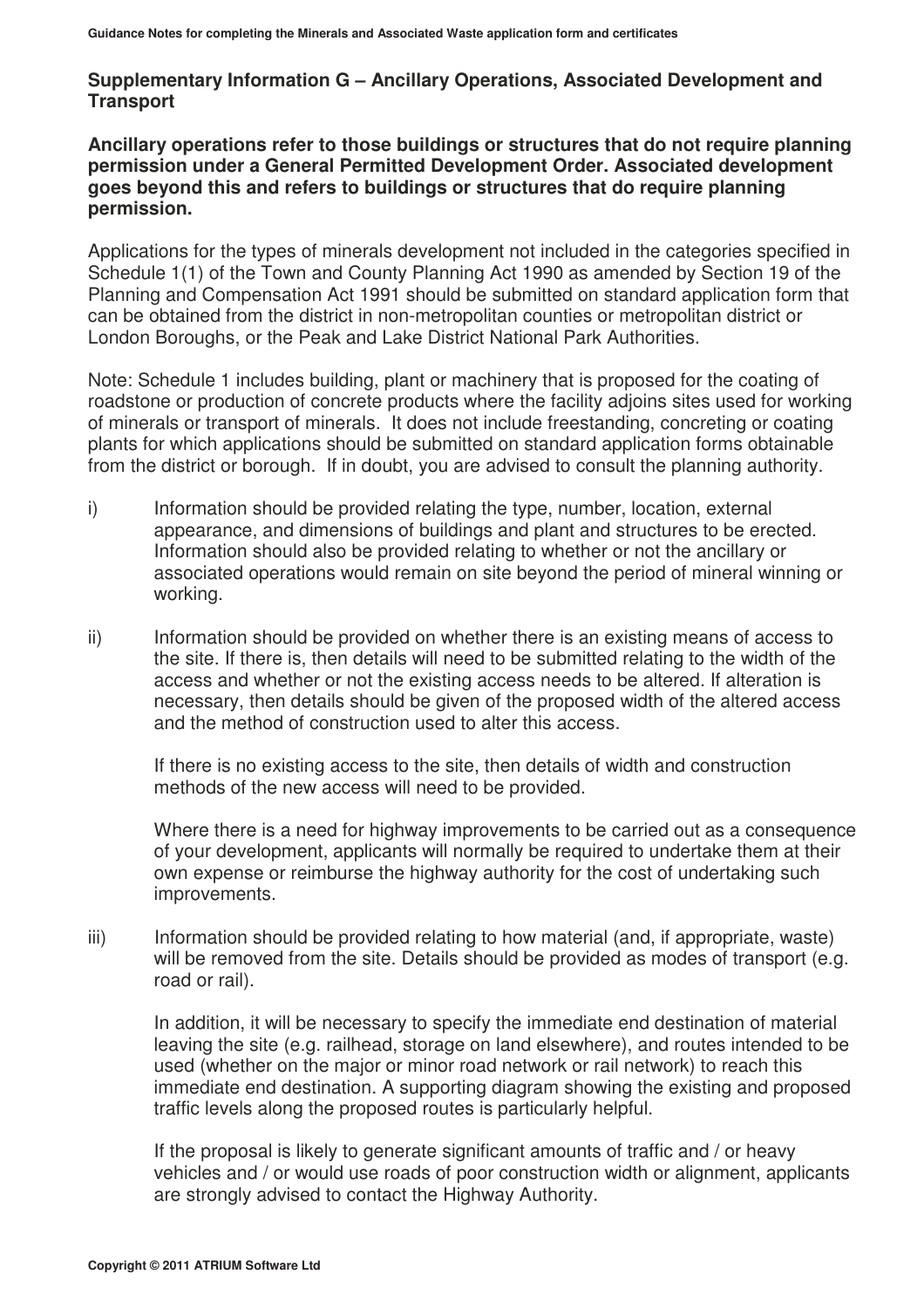- iv) Information should be provided on the average and maximum number of vehicle movements entering or leaving the site daily. The average and maximum size of loaded vehicles entering or leaving the site daily and annual variation in traffic flows during operations. Information should be provided to explain how the operator or applicant will control transport facilities.
- v) Information should go as far as to indicate the location of haul roads in proximity to the nearest properties; any speed limits operating within the site. Applicants should also indicate the extent to which transport operations will be under the control of the applicant, and if not the methods used to control transport movements. This might include erecting notices at the site exits requesting drivers to follow specific routes to avoid noise sensitive properties for instance.
- vi) Information should be provided relating to employees travel plan.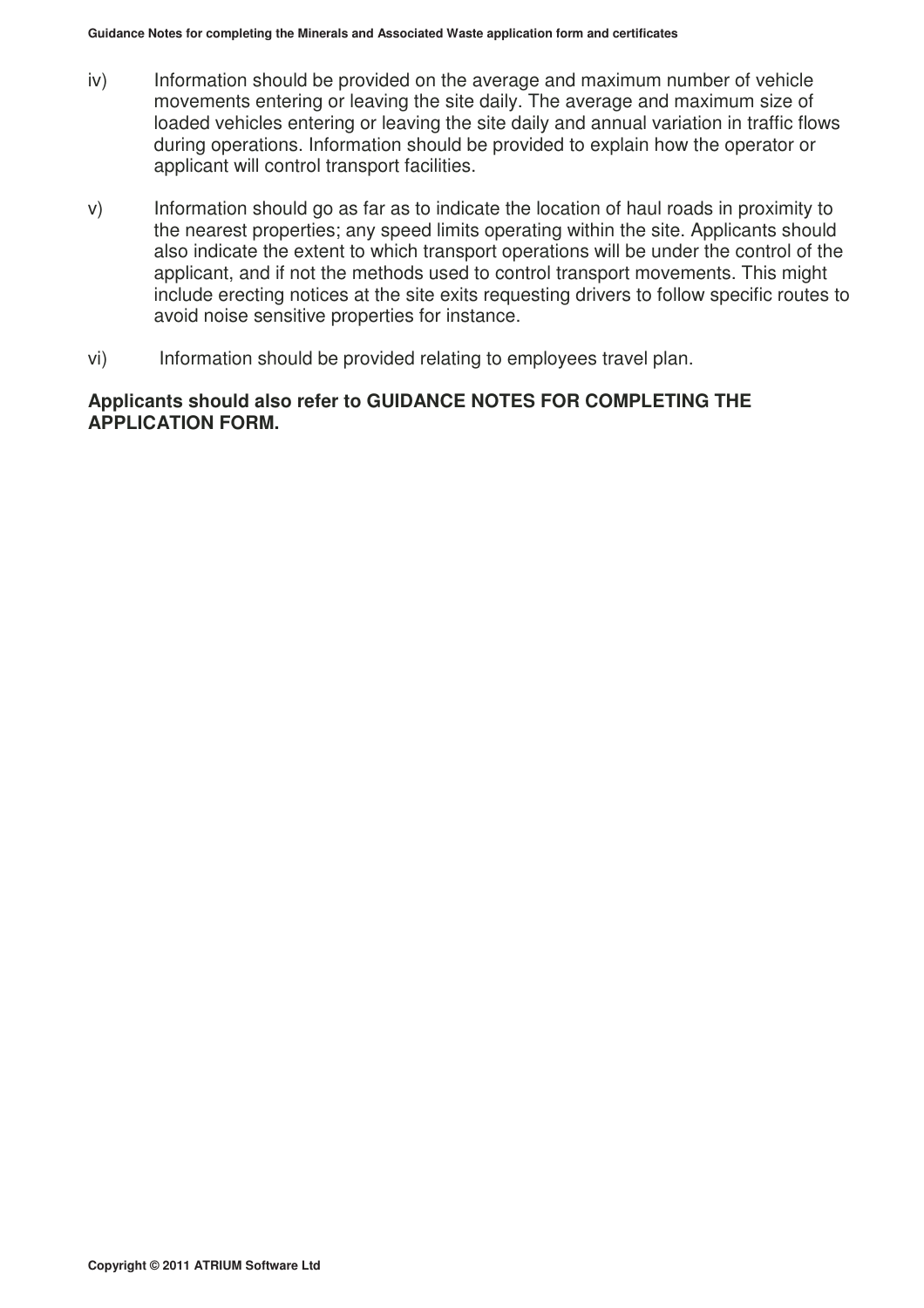## **Supplementary Information H – Environmental Effects of Development (Mandatory)**

- i) To be completed by all applicants. Applicants should distinguish between baseline conditions (i.e. current state) and impacts arising from the development proposals.
- ii) Details should be provided relating to the proposed total anticipated hours of working (excluding emergency and maintenance works) separately for different activities taking place on the site including specified separately in terms of weekday operations and weekend operations as well as Sundays and Bank Holidays:
	- mineral prospecting;
	- soil stripping and overburden removal;
	- mineral working;
	- associated Waste Disposal;
	- mineral processing; and
	- vehicular movements.

If operations are likely to be intermittent then this should be clearly stated and the proposed periods of working given separately

iii) Applicants should provide as much detail as possible relating to noise. Applicants should provide information on proposed noise levels through the different stages of work. Information should include the predicted or actual noise emissions from specific plant, the length of time plant will be in use, measures taken for controlling noise, (e.g. screening barriers or other forms of noise barrier erected) and methods of calculating noise emissions.

 Where the proposed development is to take place in proximity to noise sensitive property, such as residential dwellings, schools, hospitals and recreation areas, applicants should provide details of noise levels at these properties or areas scheduled for such development. If no noise sensitive properties are likely to be affected then applicants should give noise levels at site boundaries. The applicant should indicate whether there will be a need for temporary raising of noise limits for activities of a temporary nature. Proposed methods for noise monitoring should also be specified.

- iv) Applicants should state methods to control and suppress dust from the extraction and processing operations including the treatment of topsoil and subsoil storage heaps. They should also state the measures proposed for minimising the spread of mud, minerals or wastes onto the public highway from the transportation operation.
- v) Where relevant, applicants should provide as much detail as possible of the effects of blasting.

 Blasting should normally take place during the normal working day and applicants should provide details of the arrangement made for public warning and access restrictions during blasting itself.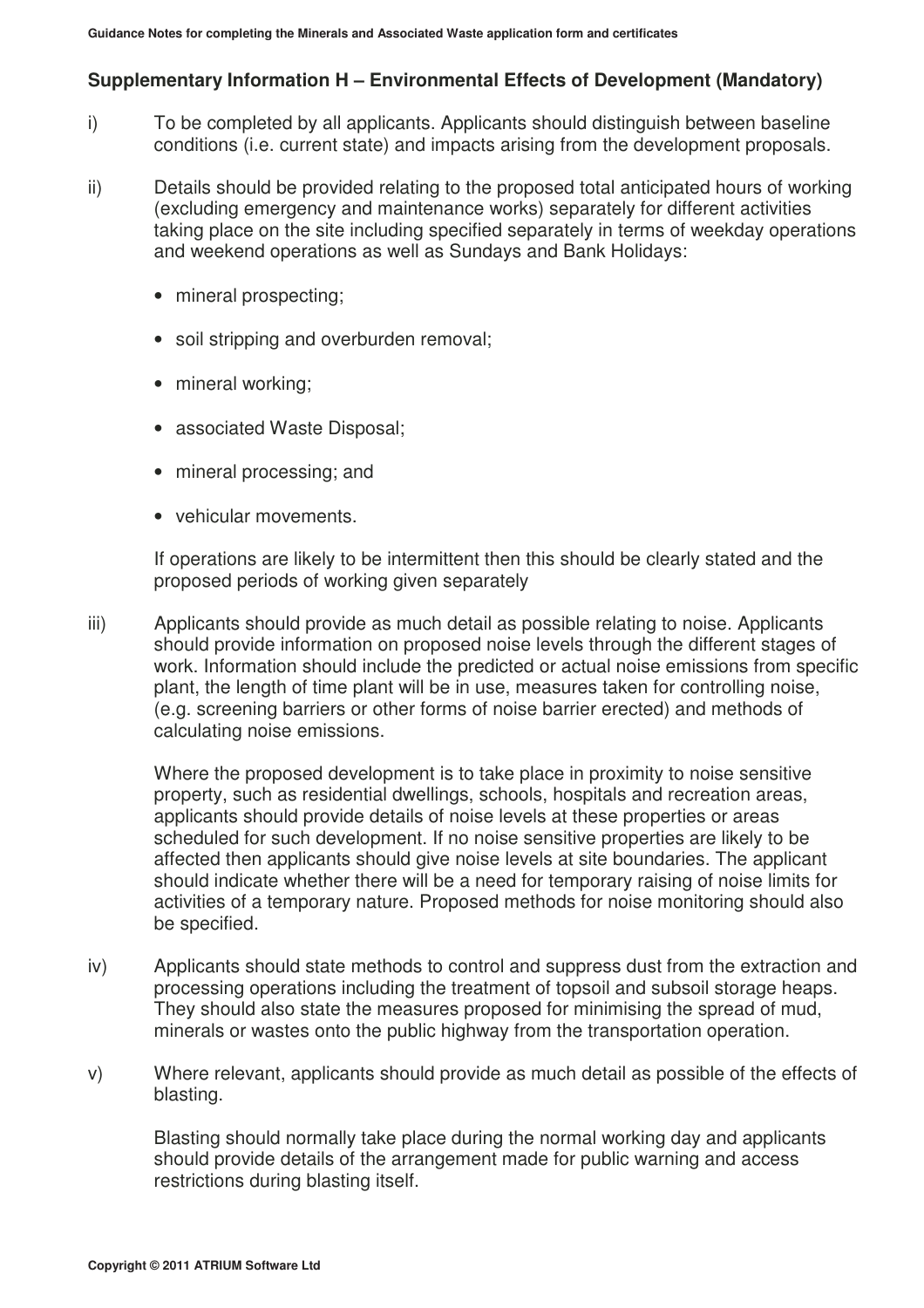Applicants should also provide, where possible, the predicted maximum blasting vibration and overpressure levels at nearby properties, the methods used for such predictions (eg test blasts on similar sites, etc), and proposed monitoring arrangements.

vi) Applicants who are uncertain whether or not the material in the proposal involves the use and storage of hazardous materials should contact the MPA or Health and Safety Executive.

 For materials that may create a hazard, applicants should indicate the hazardous materials, what special consideration will need to be or has been given to the siting of development that involves the use of such materials, and how the material is intended to be stored. Further advice may be obtained from the Health and Safety Executive.

vii) Applicants should indicate natural water table levels and specify whether or not working is to take place below these levels. If working is to take place below these levels, then applicants should specify whether working is to be wet or dry. If it is dry then details of proposed methods of dewatering and proposed methods of water disposal must be given.

 Applicants should give an outline of proposed measures to control potential pollutions to protect ground and surface water. They should also give an indication of any necessary drainage and flood control measures; and proposed monitoring measures, including any requirements for the provision of settlement lagoons; the way in which surface water is to be disposed of; the avoidance of impairing drainage from adjoining areas; and the prevention of material entering open watercourses.

 If any discussions with the Environment Agency have taken place prior to submitting this application, then the applicant many wish to inform the MPA of the outcome of these.

 Measures taken to prevent the spillage or seepage of fuel oils during delivery and storage on site should also be given.

viii) If any stability studies have been undertaken then the results of these should be summarised and provided.

 Applicants should make clear any measures to ensure the stability of working faces, tips and associated structures.

- ix) Applicants should state whether any processes are to be registered under Part 1 of the Environmental Protection Act 1990 and should describe the nature of these operations.
- x) There are a wide variety of statutory designations, for example, National Parks; Areas of Outstanding Natural Beauty; Sites of Special Scientific Interest (SSSIs) Listed Buildings and Conservation Areas; Scheduled Ancient Monuments; or National Nature Reserves. Some nationally designated SSSIs have also been scheduled as internationally important for nature conservation such as Ramsar sites, Special Protection Areas (SPAs) for birds; and Special Areas in Conservation (SACs) for habitats and species. Applicants should seek to explore as far as possible whether or not any statutory designations exist either on the site intended to be worked or filled or in the adjacent area.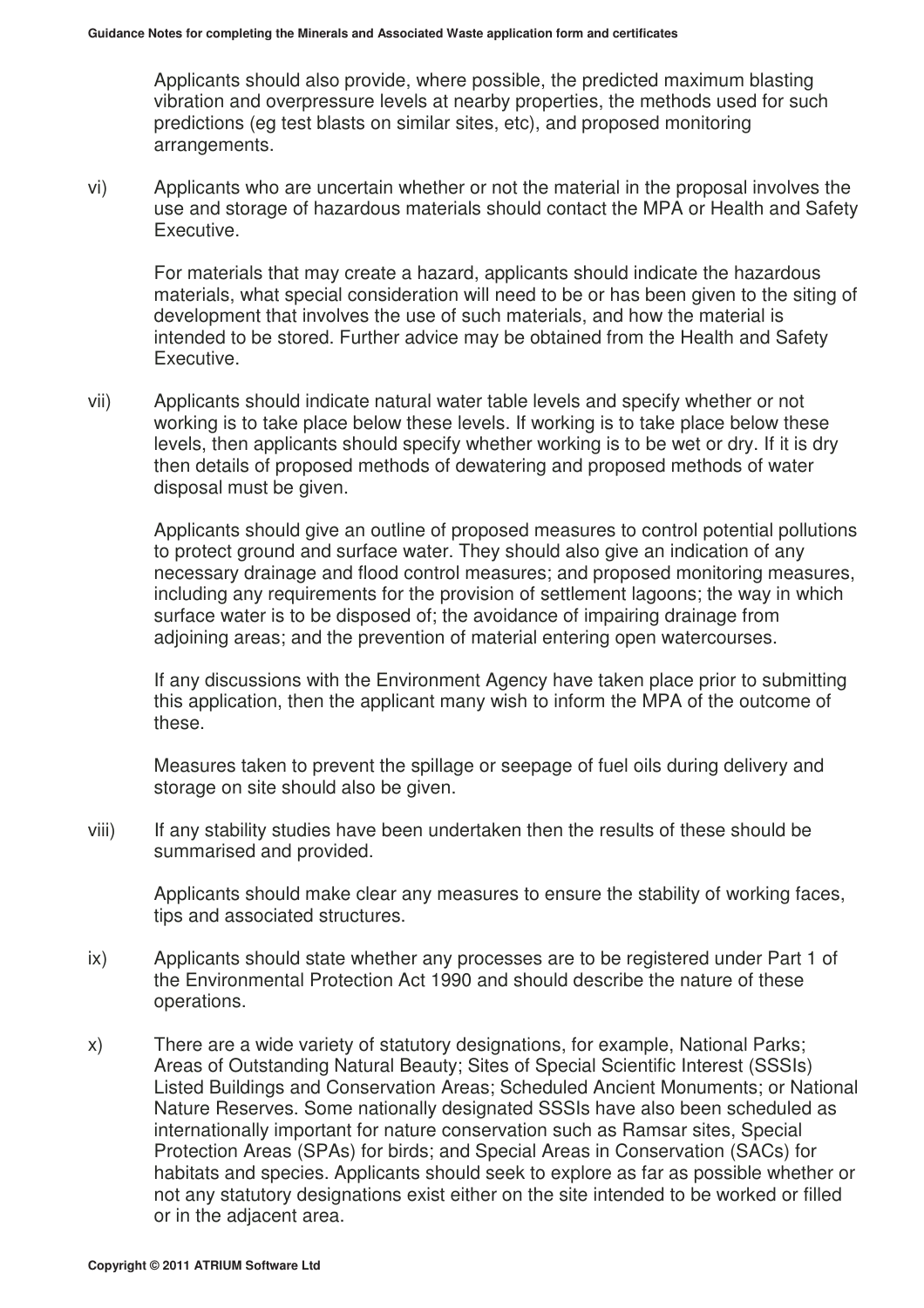- xi) Applicants should submit sufficient information to indicate the extent of visual impact of the proposed development and operations. Methods used for example, include visual envelope maps or photomontages. Cross-reference should be made to any plans submitted under Question 5 of the main form.
- xii) Applicants should submit information to indicate the extent, nature and location of any landscaping to be undertaken during operations to screen the site from public view or otherwise to mitigate the visual impact.
- xiii) Applicants should submit information to indicate the extent, nature and location of any nature conservation designations that may be affected by the proposals and the measures that are proposed to mitigate any determined impact.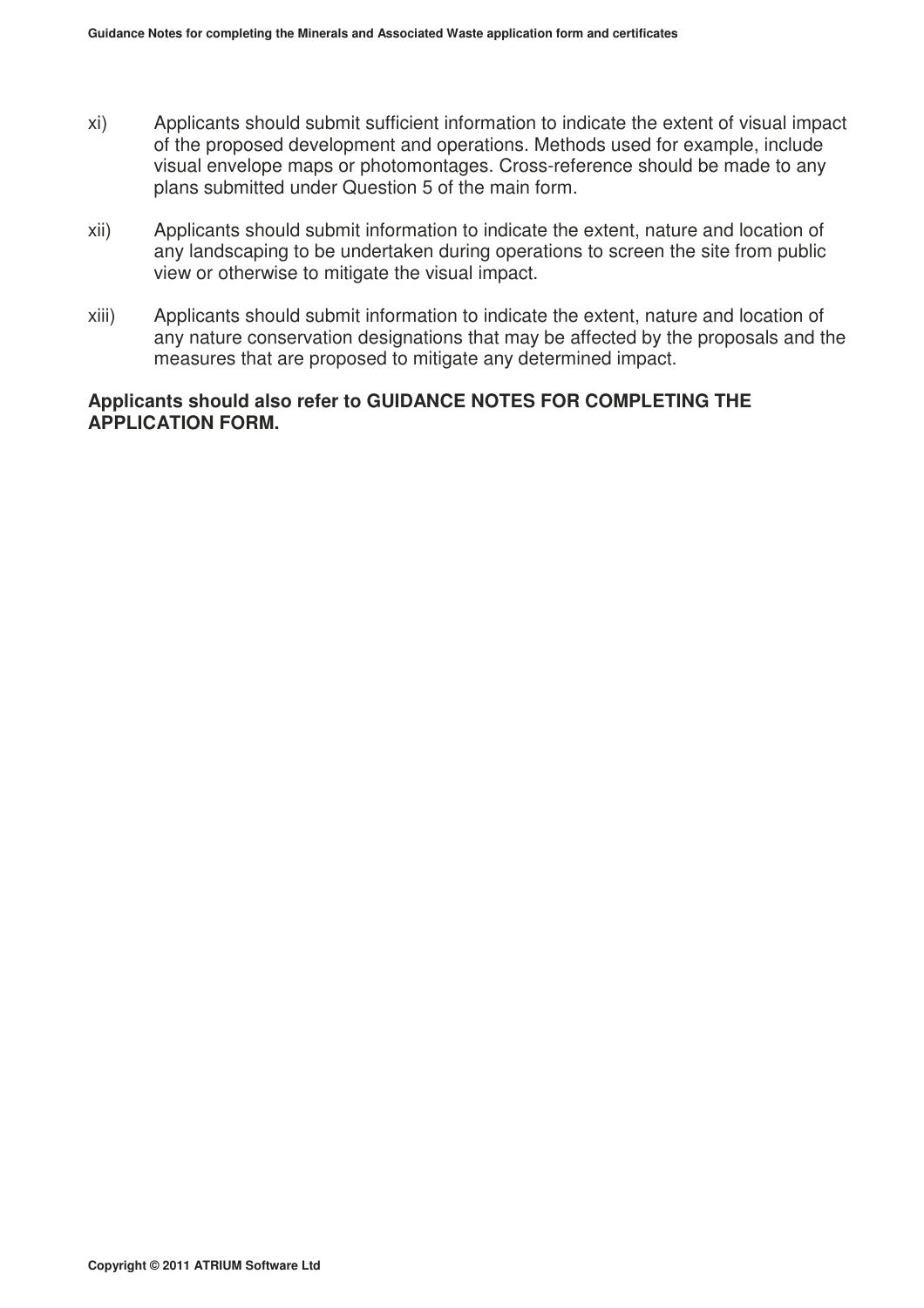# **Supplementary Information I – Restoration, Aftercare and Afteruse (all applications)**

All applications for permission for mineral working must include proposals for the reclamation of the site to a state suitable for a beneficial afteruse. The following notes are for guidance only and applicants should discuss their draft proposals with Planning Officers prior to preparing and submitting applications, and should also refer to the relevant local and national planning policies and guidance, including Mineral Planning Guidance 7: The Reclamation of Mineral Workings (DoE, 1996).

The application must demonstrate that the site will be reclaimed satisfactorily by submission of a reclamation scheme (scale plans and text) with the application based on detailed site investigation and fully integrated with the working programme. The scheme should normally involve four main stages:

- Stripping of soils and soil making materials and either their storage or their direct replacement (i.e. restoration) on another part of the site;
- Filling operations (if required) (see also Checklist H);
- Restoration; and
- Aftercare

The details required include:

- Projected plan of contours and final levels of the site: the intended final landform, gradients and drainage of the site should be designed and specified, including the design of any water features and geological features to be retained;
- Areas to be restored to agriculture, forestry and amenity uses or for built development:
- The phasing and time-scale of the working, restoration and aftercare;
- The methods of filling where appropriate, types of fill and materials proposed (eg controlled wastes, mine and quarry wastes etc);
- Proposals for the restoration of the land surface;
- At least an outline strategy for the aftercare of the restored land (see below); and
- A statement of the intended afteruse(s).

If amenity is the proposed afteruse the applicant should indicate whether part(s) or whole of the site is intended for nature conservation; informal recreation or sports. If water areas are to be created, then the applicant should provide estimates of the intended depths and areas of water, hydrology and water quality. The submitted scheme should include the proposed profiles of banks, creation of any islands, and the treatment and planting of water and land margins.

## **Outline Strategy For An Aftercare Scheme**

The outline aftercare strategy should cover as appropriate the aftercare steps detailed below plus any additional aspects that may be required by the mineral planning authority. Person(s) responsible for carrying out these steps ought also to be identified. Aftercare steps to be covered include: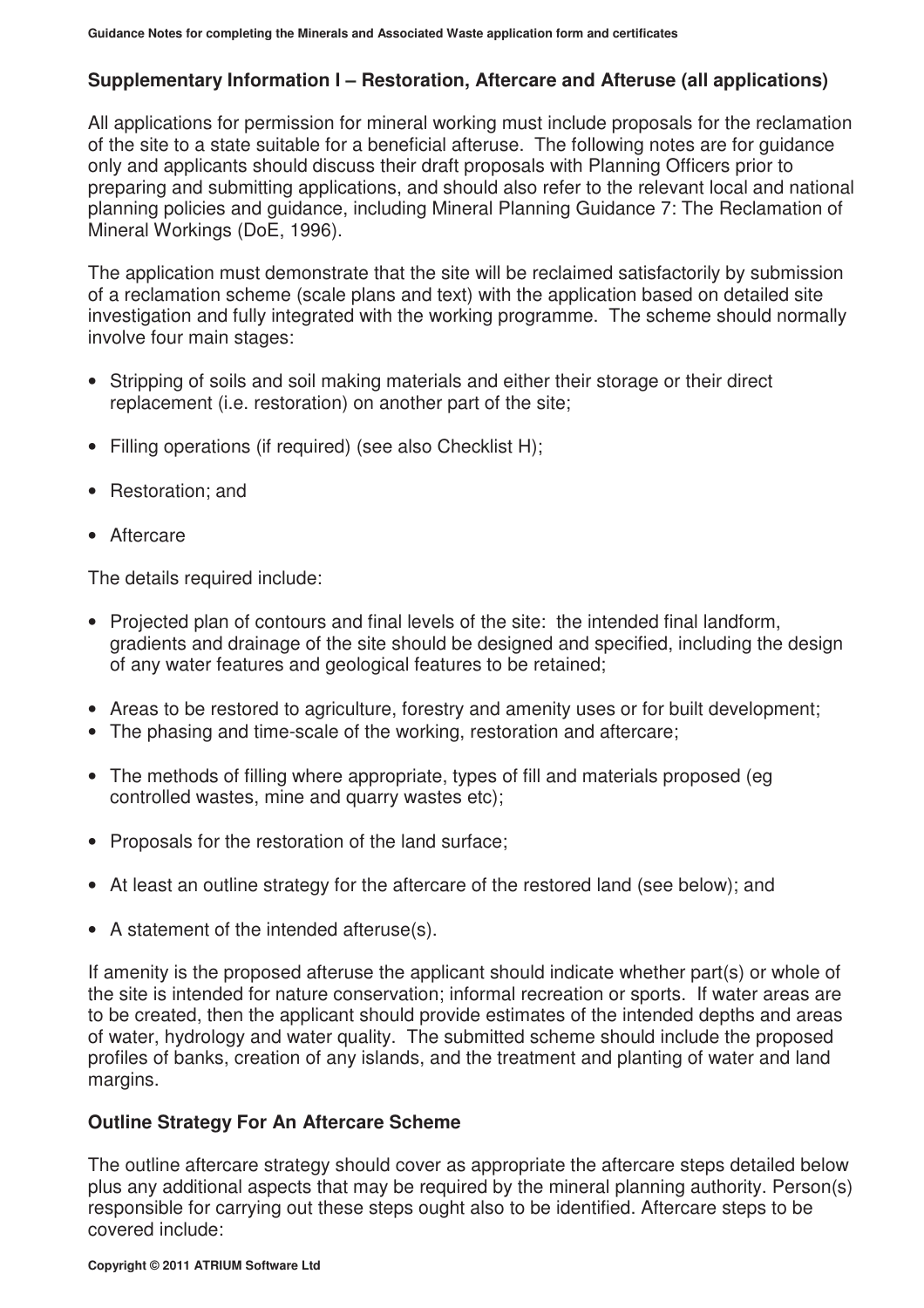• Timing and pattern of vegetation establishment: A brief description of sequence of vegetation establishment over the full aftercare period, eg details of species composition, stock type and size, spacing, method, timing and position of planting.

For nature conservation, proposed method of vegetation establishment (natural colonisation, turf transplants, seeding etc). A ground plan showing where different species are to be planted is helpful. Where a range of options are to be retained this should be made clear.

- Cultivation practices: An outline of the range of cultivations likely to be undertaken. The need for flexibility is recognised in view of changes over time in the design and availability of machinery.
- Secondary treatments: A general statement of intent to undertake secondary treatments such as moling, subsoiling (and in some instances, for woodland establishment, discing to form low planting ridges) and stone-picking, accompanied by criteria for determining the need for such treatments.
- Drainage: This should cover any commitments in principle to undertake under-drainage; consultations with the mineral planning authority in advance of installation to agree scheme design; timing of installation work within the aftercare programme plus commitments to carry out any necessary maintenance works or temporary drainage measures.
- Management of soil fertility, weeds, etc: To cover measures for improving soil fertility and control of weeds including the basis for determining need and application rates.
- Irrigation and watering: This is likely to be a component in a minority of aftercare schemes only but where it is proposed information should include equipment specifications, siting of installations, and criteria for determining irrigation rates.

In addition details should be provided, where relevant, of fencing, provision of water for livestock and management of water areas.

Where restoration of the site or part of the site is likely to take place within 12 months of the commencement of working, applicants should provide full details of the proposed scheme of restoration and aftercare.

Details should be provided of the depth and nature of topsoils, subsoils and overburden on the site and the methods of stripping, transporting and restoring these soils. The details of the proposed soil materials to be restored should include the total amounts and average thickness to be spread of topsoil, subsoil and overburden or other soil making material, and include, where appropriate, schemes for retrieving and utilising soil making materials from overburden.

Details should be provided relating the proposed soil materials in restoration including total amounts and average thickness to be spread of topsoil, subsoil and overburden or other soil making material. The applicant should also indicate whether it is proposed to supplement the original soils, for restoration purposes by using other soil-making materials available from the site.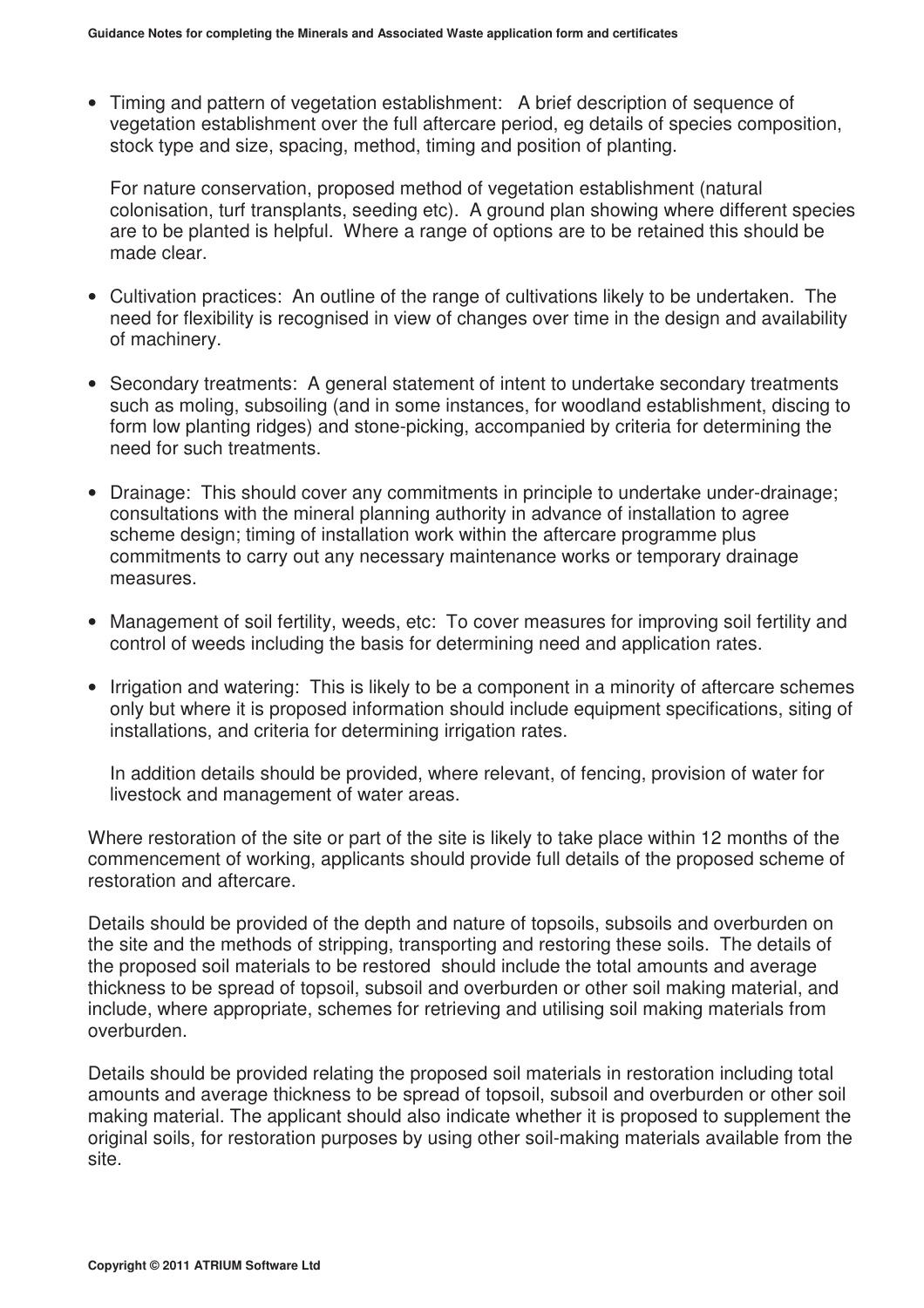Applicants should indicate the methods and machinery to be used in stripping, transporting and restoring soils and should ensure plans clearly show the location of any proposed outfalls for drainage of the restored land.

Applicants should give details of the arrangements for longer-term management of the restored site. These should identify any other party who will or may be responsible for the site during the aftercare period (e.g. tenant farmer or landowner) and, particularly for sites to be used for nature conservation or recreation, explain the intended arrangements for management of the land in the longer term. Applicants should also indicate if these matters are the subject of a proposed planning obligation / voluntary agreement.

Applicants should indicate the proposed access roads/paths to/across the restored site and any proposals for public access to the site.